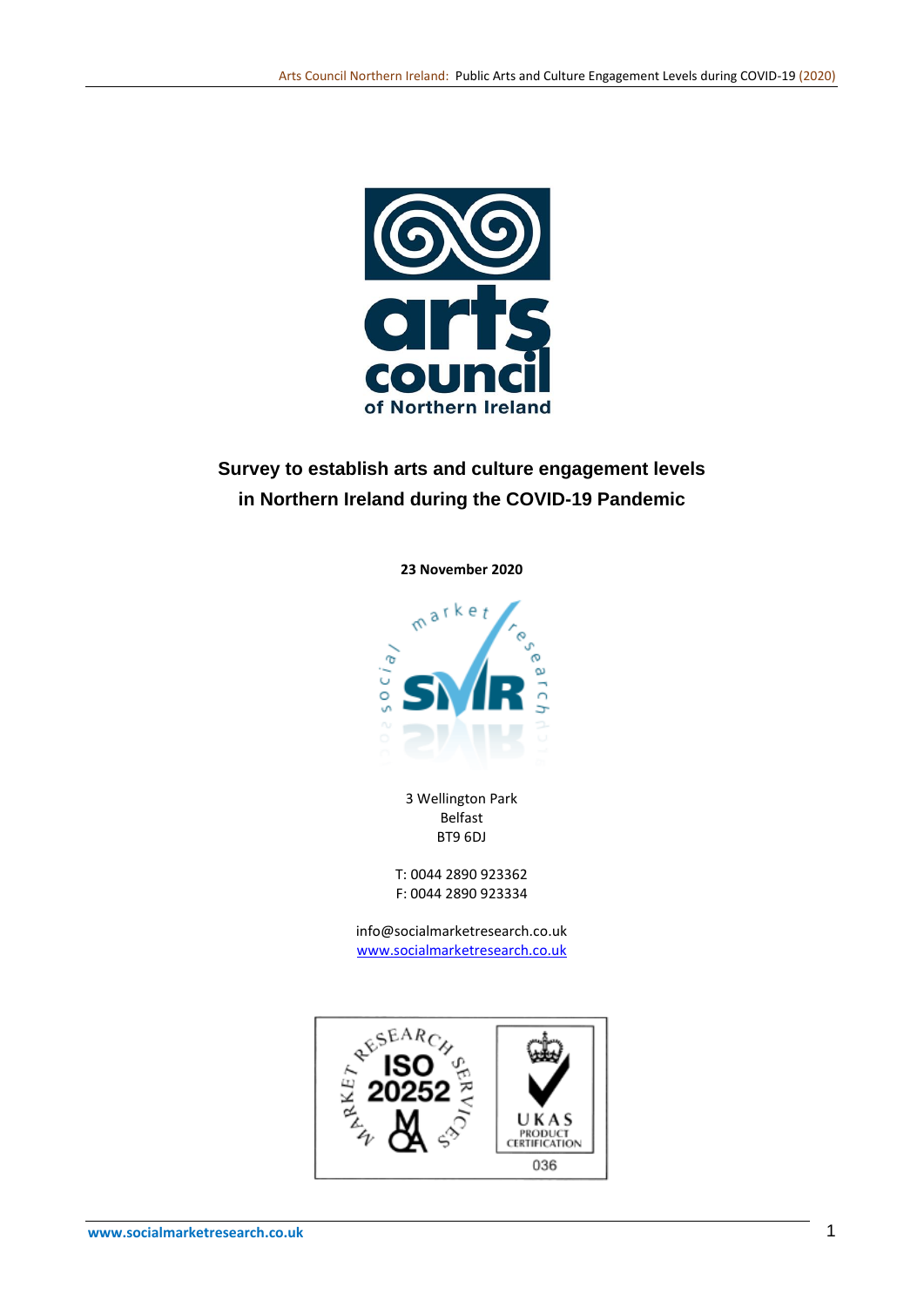# **Contents**

| 1. |       |                                                                                                     |    |
|----|-------|-----------------------------------------------------------------------------------------------------|----|
|    | 1.1   |                                                                                                     |    |
|    | 1.2   |                                                                                                     |    |
|    | 1.2.1 |                                                                                                     |    |
|    | 1.3   |                                                                                                     |    |
| 2. |       |                                                                                                     |    |
|    | 2.1   | Member of An Audience or Visitor to Arts Activities or Events Pre and Since Lockdown  8             |    |
|    | 2.1.1 |                                                                                                     |    |
|    | 2.1.2 |                                                                                                     |    |
|    | 2.2   |                                                                                                     |    |
|    | 2.2.1 |                                                                                                     |    |
|    | 2.2.2 |                                                                                                     |    |
|    | 2.3   | Online Arts Activity Viewed or Participated in Since Introduction of Physical Distancing 12         |    |
|    | 2.4   | Watching or Taking Part in Northern Ireland Produced Arts Activities Online or via Social Media 15  |    |
|    | 2.5   |                                                                                                     |    |
|    | 2.6   |                                                                                                     |    |
|    | 2.7   | Attendance at Cultural Events, Activities or Venues Since Cultural Organisations began to Re-Open18 |    |
|    |       | 2.7.1 Cultural Events, Activities, or Venues Attended                                               | 19 |
|    | 2.8   |                                                                                                     |    |
|    | 2.9   |                                                                                                     |    |
|    | 2.9.1 | Most Important Factor Encouraging Attendance at Arts Events in an Indoor Space  23                  |    |
|    | 2.10  |                                                                                                     |    |
|    | 2.11  |                                                                                                     |    |
|    |       |                                                                                                     |    |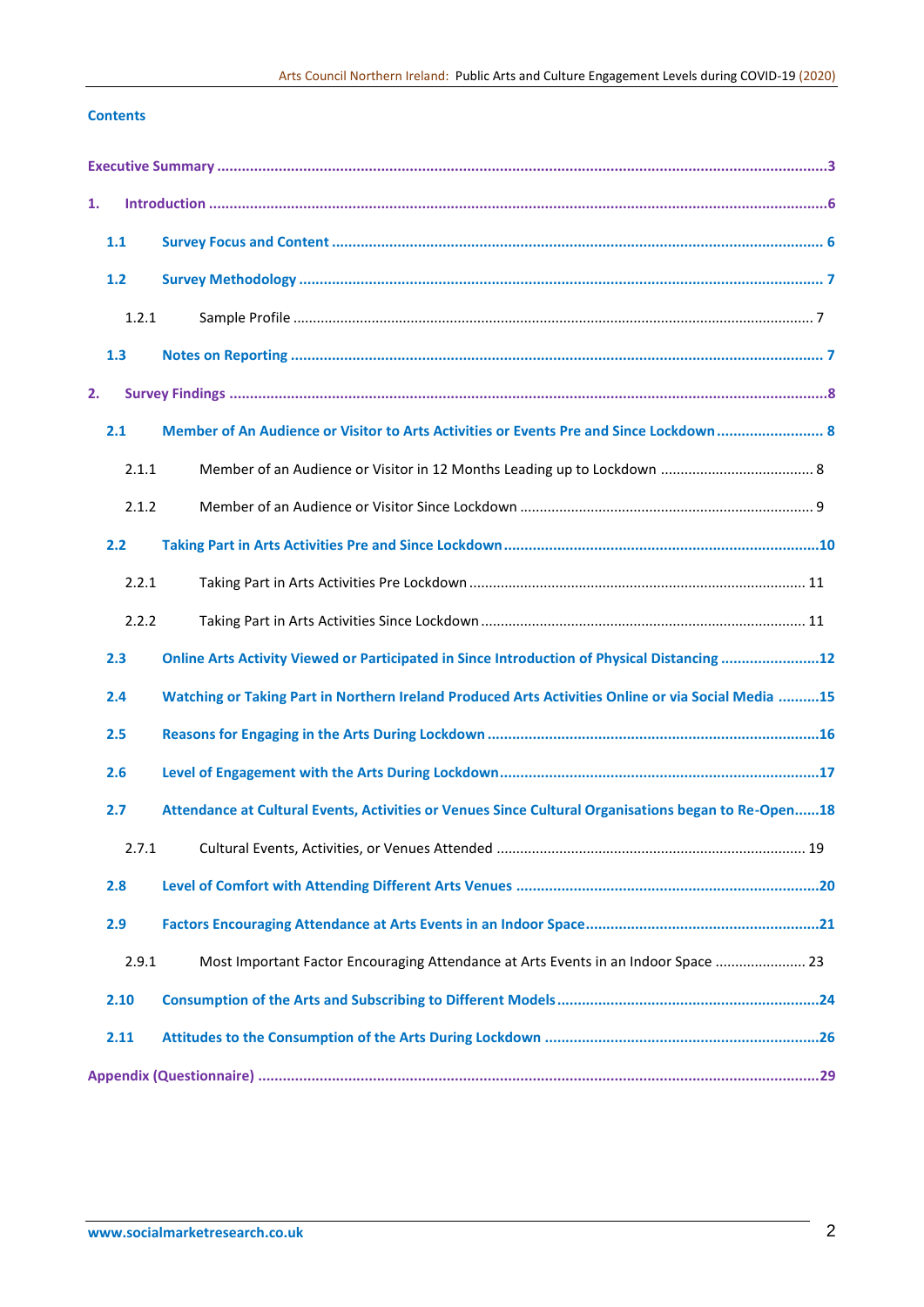## **Executive Summary**

The Arts Council of Northern Ireland commissioned Social Market Research (SMR) to undertake a survey to establish the impact of the COVID-19 pandemic on the consumption of the Arts in Northern Ireland. The survey is based on a representative sample of 1000 Northern Ireland adults using an online panel methodology. The survey was conducted in accordance with the ISO20252 Standard and fieldwork was carried out in October 2020.

## **Key Findings**

## **Member of the Audience or Visitor to Arts Activities or Events Pre-lockdown and Since lockdown**

- 76% of respondents had attended an arts activity or event *in the year prior to lockdown* in March 2020, with this falling significantly to 23% in the period since lockdown
- 53% had gone to a cinema in the year leading up to lockdown with this falling to 12% in the period since lockdown
- Those more likely to have been a member of an audience or have attended an arts activity since lockdown include: men (male, 28%: female, 19%); those in younger age groups (18-34, 38%: 35-59, 21%; 60+, 12%), those with a disability (29% vs. 20%), and those living in urban areas (urban, 25%: rural, 18%)

### **Taking part in Arts Activities Pre-lockdown and Since lockdown**

- 76% had taken part in in an arts-related activity in the 12 months leading up to lockdown, with this falling (significantly) to 70% in the period since lockdown
- Reading for pleasure was the most common arts-related activity (51%) that respondents had engaged in the year leading up to lockdown, with the same holding true for the period since lockdown (47%)
- Those more likely to have taken part in arts-related activities since lockdown include: younger respondents (18-34, 76%: 35-59, 68%; 60+, 66%), those in higher social classes (ABC1, 75%: C2DE, 66%), economically active respondents (active, 71%: Inactive, 66%), and those with a higher level of educational attainment ('low', 60%; 'medium', 71%; 'high', 76%)

### **Online Arts**

- 60% had participated in or viewed online arts activity:
	- 43% watched live social media streams/ broadcasts (e.g. of music events)
	- 28% watched filmed performances of theatre, concerts and /or dance shows online
	- 18% looked at art, paintings, and photographs online (e.g. from a virtual collection)
	- 14% participated in an online arts class / group / tutorial (e.g. via zoom or Microsoft teams)
- 31% said the arts they took part in online or via social media were from Northern Ireland

### **Engaging with the Arts During Lockdown**

- Among those engaging with the Arts during lockdown, 13% did so for the first time, 25% engaged more than they used to, 32% less than they used to, 20% engaged to the same level and 9% were unsure
	- 68% engaged with the Arts for personal enjoyment and wellbeing
	- 33% did so because they were curious and wanted to try something new
	- 21% did so to engage with friends and family not in their household
	- 15% did so to engage children and young people in their care
	- 12% did so to extend their social circle
	- 5% did so to engage older people in their care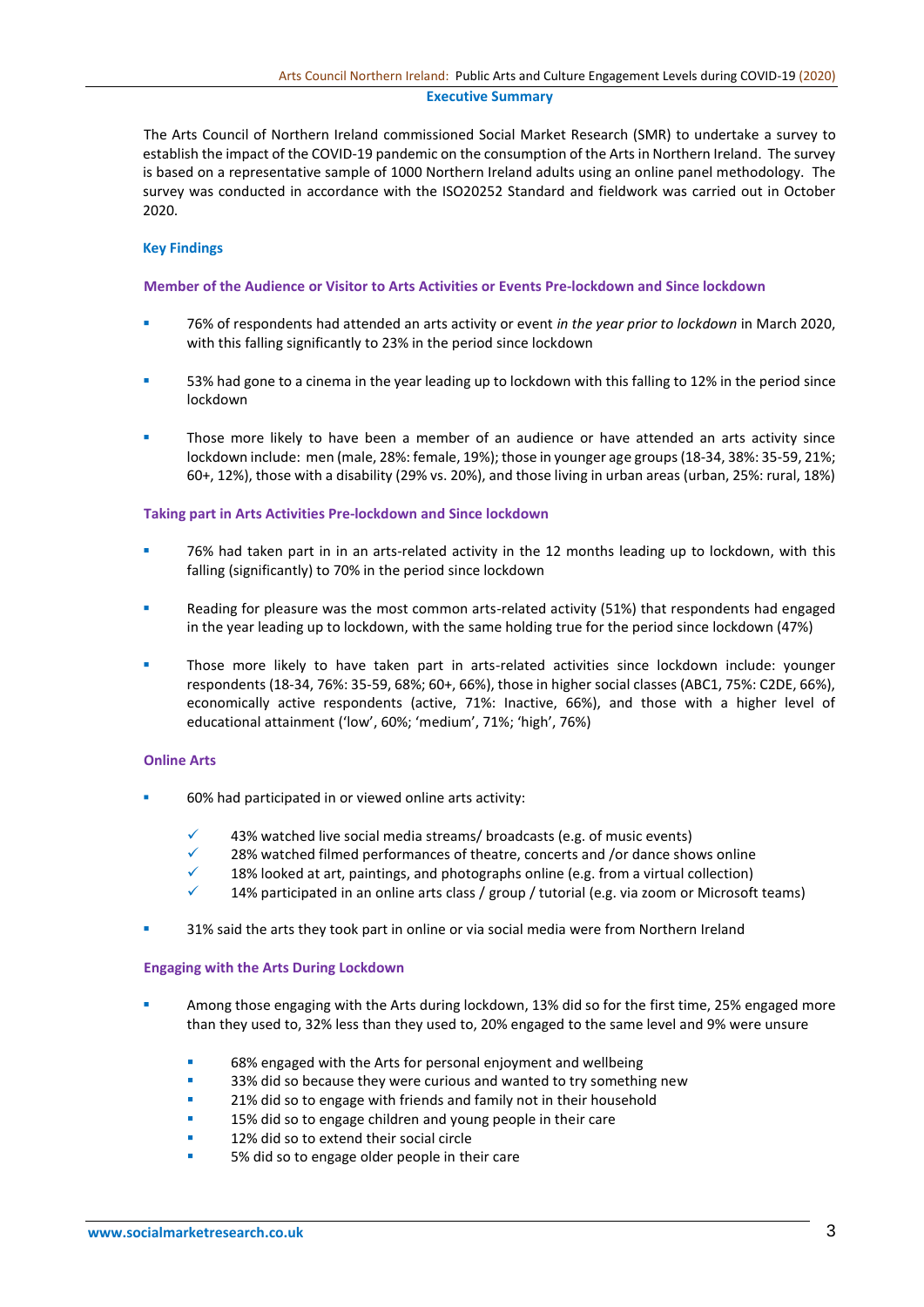11% attended (in person) cultural events, activities, or venues (e.g. attended a gallery, an outdoor show etc.) since some cultural organisations began to re-open *[most commonly those who had attended a cultural event had attended a music concert, event or opera, 18%]*

# **Comfort Attending Arts Events in Light of COVID-19**

- 65% would be comfortable attending street art
- 61% would be comfortable attending music or other outdoor performances
- 59% would be comfortable attending museums
- 55% would be comfortable attending indoor art galleries
- 49% would be comfortable attending cinemas
- 45% would be comfortable attending music or a talk in a seated indoor venue
- 38% would be comfortable attending indoor concert halls

**Likelihood of Attending Arts Events in an Indoor Space in Specific Circumstances**

- 67% likely to attend if there were fewer people in the venue
- 66% likely to attend if hand sanitisation was in place
- 66% likely to attend if the venue adopted a rigorous cleaning regime
- 65% likely to attend if social distancing measures were strictly enforced
- 64% likely to attend if and, masks were worn by staff and audience members
- 54% likely to attend if ticket prices were reduced
- 53% likely to attend if venues have been open for a few months
- 28% said **social distancing measures** being strictly enforced is the **most important factor**
- 27% said if they can **attend an indoor event in the usual way** is the **most important factor**

## **Consumption of the Arts and Subscribing to Different Models**

- 83% supported a free to view model for the consumption of the arts
- 31% would subscribe to pay for view to consume arts
- 24% were supportive of a donations based model

### **Attitudes to the Consumption of the Arts During Lockdown**

- 55% agreed that *'since lockdown, I've really missed the opportunity to go to cultural events and venues'*
- 48% agreed that *'since lockdown, I have a greater appreciation of the role the arts can play in my life'*
- 44% agreed that *'since lockdown, the arts have had a positive impact on my mental health and wellbeing'*
- 34% agreed that *'I feel more inclined to get involved in the arts now there is more opportunity to online or via social media'*

## **Conclusions**

The evidence from this survey demonstrates that COVID-19 has led to a significant fall in attendance at arts related events and activities in Northern Ireland. However, participation in the Arts although significantly down in the period since lockdown compared with the 12 month period leading up to lockdown, is relatively close to the level recorded in the pre pandemic period (70% vs. 76%).

The survey has found that the public have engaged with the arts via online platforms with 60% saying they have watched, viewed or participated in online arts activities. Personal enjoyment and wanting to try something new were the main reasons for engaging with the arts during lockdown.

The evidence from the survey also shows that the public would be more comfortable attending arts events or activities in outdoor settings, although a majority did say they would attend an arts event in an indoor space if public health measures were in place, with social distancing being the most important.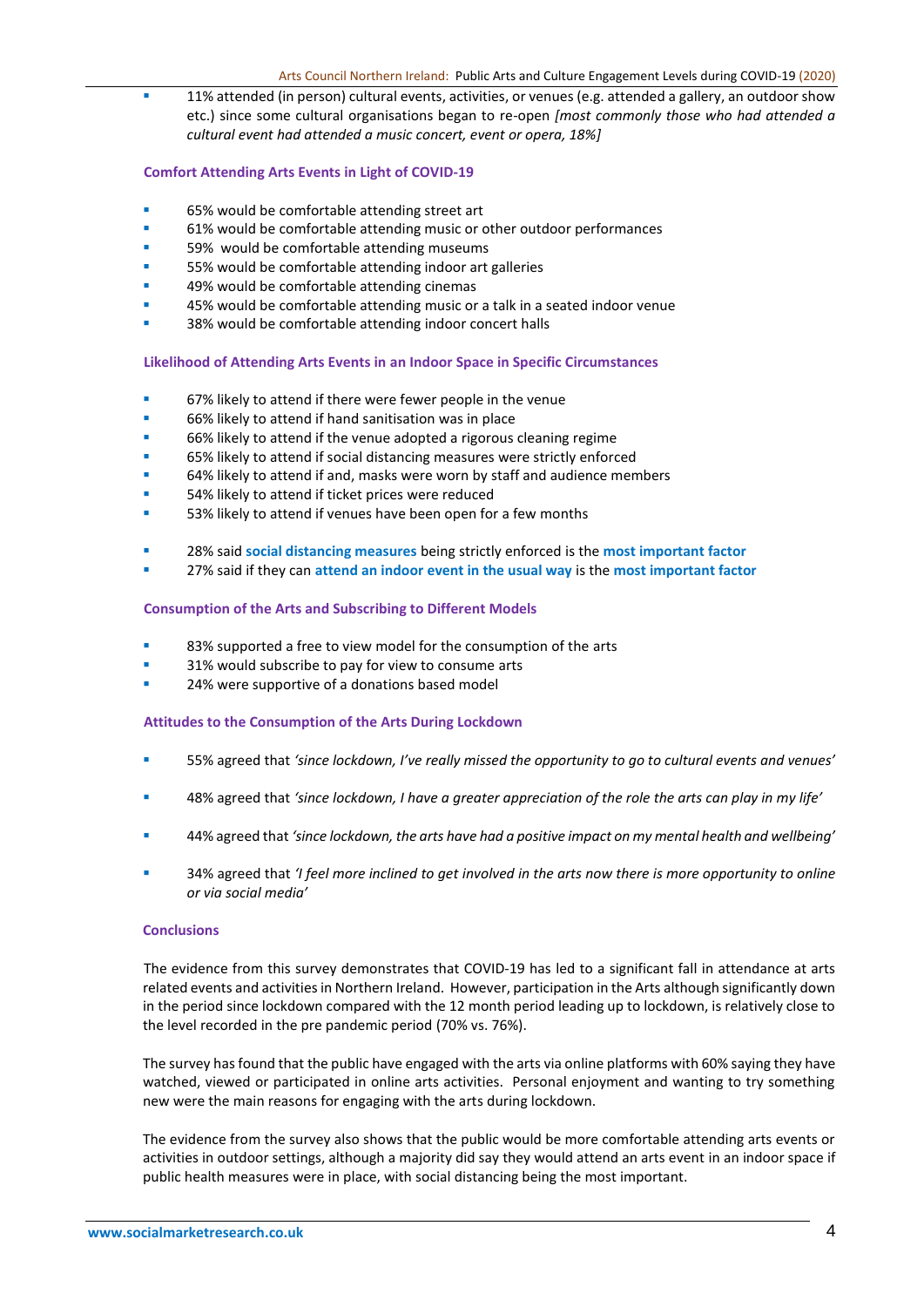Most respondents in the survey supported the a 'free for view' model of consuming arts with limited support for pay for view or donation based models.

The survey results underscore the importance of the arts to Northern Ireland society, with a majority of the public saying that since lockdown they have missed the opportunity to go to cultural events and venues. Finally, the survey provides evidence of the benefits of the Arts to health, with a significant number of respondents, and particularly younger respondents, saying that since lockdown the Arts have had a positive impact on their mental health and wellbeing.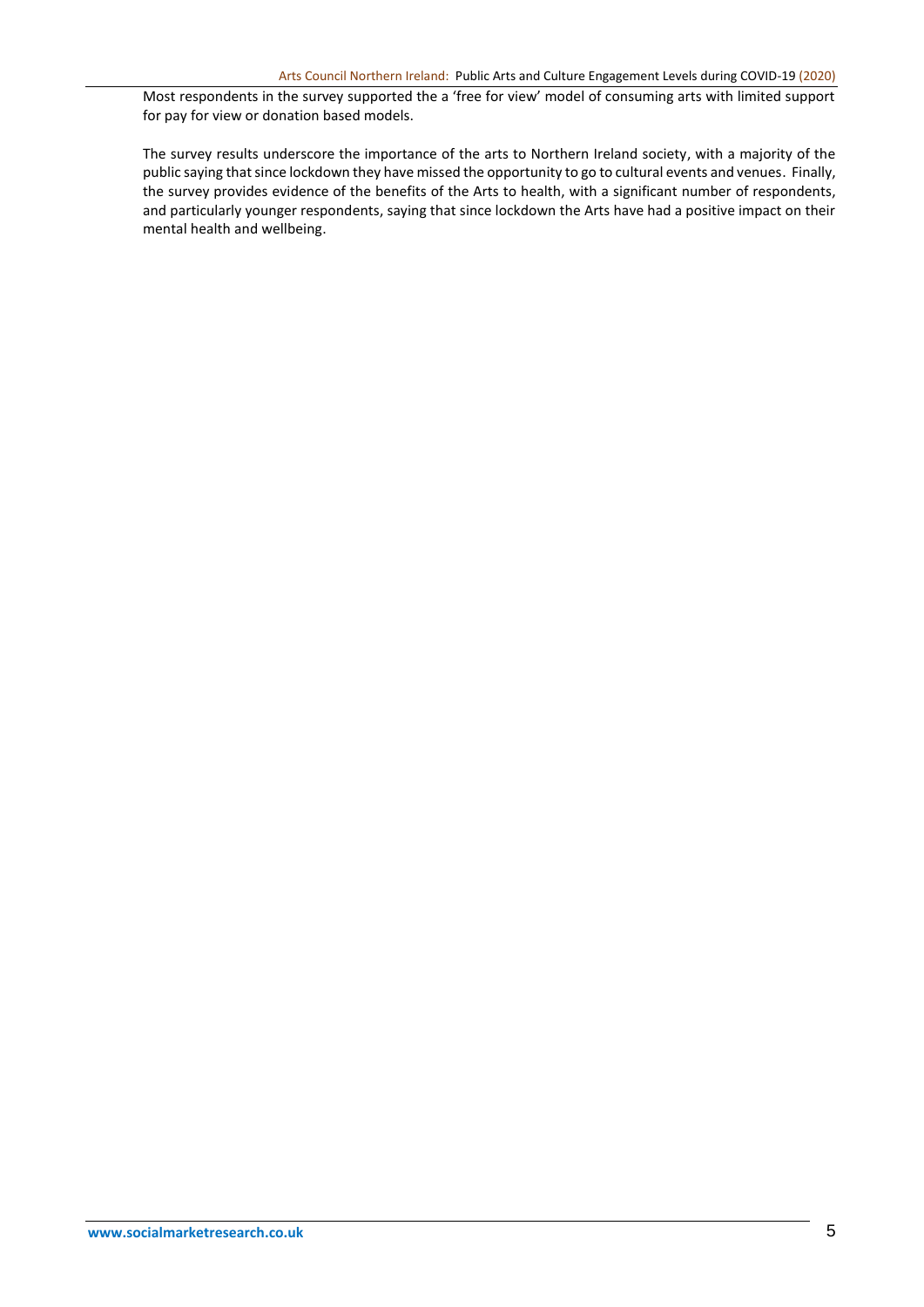## **1. Introduction**

Anecdotal evidence indicates that a larger than normal proportion of the Northern Ireland population engaged with arts and culture online during the COVID-19 pandemic but that there is a high degree of concern amongst audiences about returning to physical arts venues and theatres post lockdown.

In order to substantiate claims of increased on-line consumption, inform measures to re-open venues and build a strong evidence based policy platform to address the impact of COVID-19, the Arts Council of Northern Ireland commissioned Social Market Research to undertake a survey of the NI general public to establish levels of engagement in arts and culture at an adult population level in Northern Ireland.

#### **1.1 Survey Focus and Content**

The aim of the survey was to establish background trends in engagement with the Arts (including both attendance and participation), motivations and methods. Specifically, the survey sought to understand the extent to which engagement in the Arts had enhanced education provision and supported mental health and wellbeing during the COVID-19 pandemic.

The survey focused on:

- Attendance at arts events in the year leading up to lockdown;
- **EXECUTE:** Attendance at arts events during lockdown;
- **•** Participation in arts activities in the year leading up to lockdown;
- **•** Participation in arts activities during lockdown;
- Participation in online arts activities during lockdown;
- Taking part or participating in NI arts during lockdown;
- Reasons for engaging in the arts during lockdown;
- Level of engagement with the arts during lockdown;
- Attendance at arts events since lockdown began to ease;
- **EXECUTE:** Attending arts events in the future in different venues;
- Factors influencing attendance at arts events in an indoor space;
- Subscribing to different models regarding the consumption of the arts;
- Lockdown and the impact of the arts;

A copy of the survey questionnaire is included as Appendix 1.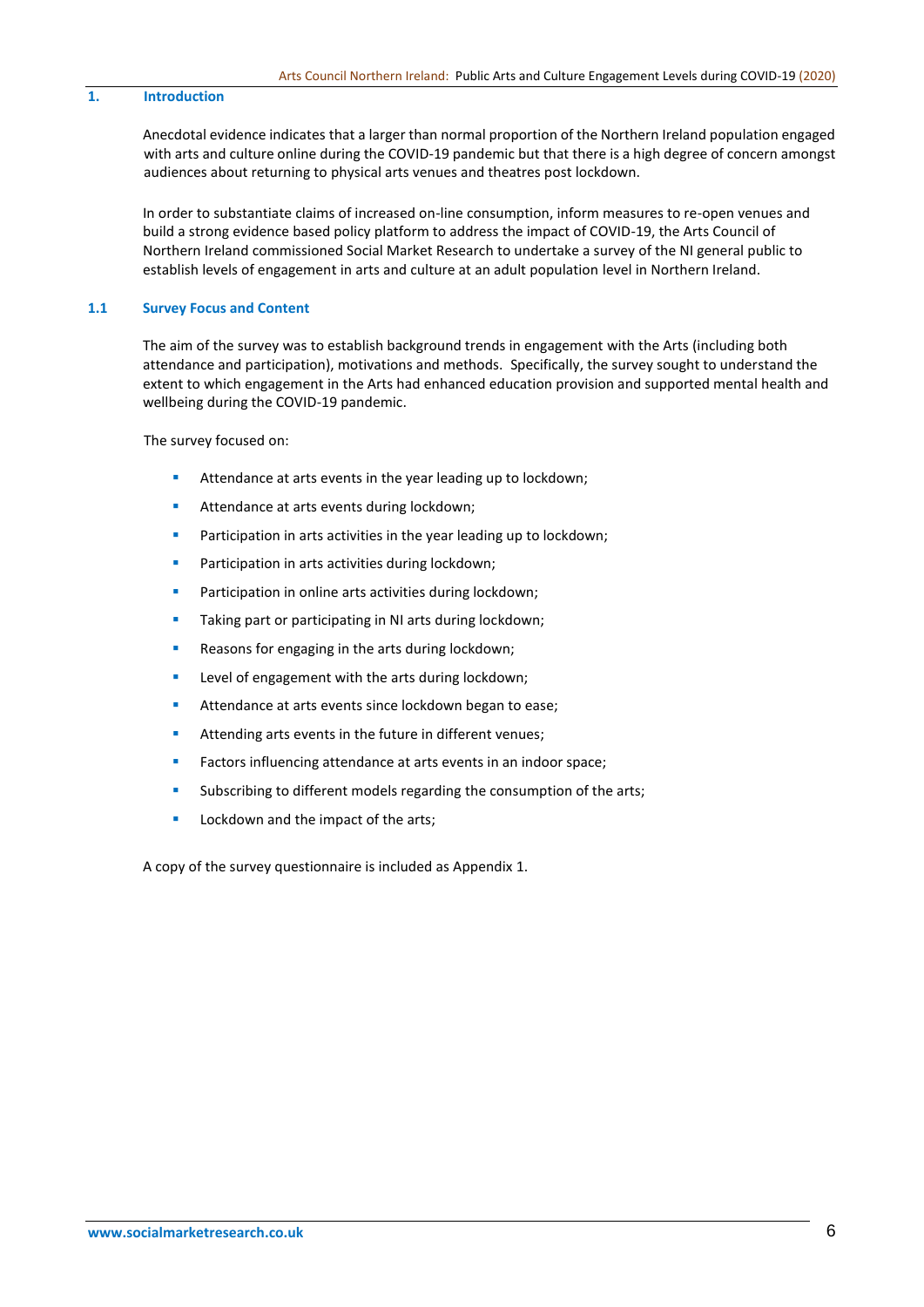# **1.2 Survey Methodology**

This current survey is based on 1003 interviews with the Northern Ireland general public aged 18+. The survey was conducted using an online panel methodology with results representative of the NI adult population. The survey has a margin of error of +/3.1% (at most). Fieldwork was conducted between 20 October and 31 October 2020. The research was conducted in line with ISO20252 of which Social Market Research (SMR) is fully accredited.

# **1.2.1 Sample Profile**

Table 1.1 presents the sample profile achieved and weighted by age, sex, and social class.

| Table 1.1 Sample Profile [n=1003] |                   |        |          |        |         |  |
|-----------------------------------|-------------------|--------|----------|--------|---------|--|
|                                   |                   |        | Achieved |        | Weighed |  |
|                                   |                   | Sample |          | Sample |         |  |
|                                   |                   | %      | n        | %      | n       |  |
| Sex                               | Male              | 47     | 475      | 49     | 486     |  |
|                                   | Female            | 53     | 528      | 51     | 517     |  |
|                                   |                   |        |          |        |         |  |
| Age                               | 18-34             | 34     | 341      | 28     | 282     |  |
|                                   | 35-59             | 45     | 452      | 43     | 430     |  |
|                                   | $60+$             | 21     | 210      | 29     | 291     |  |
|                                   |                   |        |          |        |         |  |
| <b>SEG</b>                        | ABC1              | 55     | 550      | 47     | 471     |  |
|                                   | C <sub>2</sub> DE | 45     | 453      | 53     | 532     |  |

# **1.3 Notes on Reporting**

Please note that due to rounding, row and column totals in tables and figures may not sum to 100. Also, please note that any differences between sample subgroups (e.g. age, gender, social class etc.) alluded to in the report commentary are statistically significant to at least the 95% confidence level. The use of [-] within tables denotes less than 1%. Prior to analysis the data have been weighted by age, sex, and social class in line with NI census estimates.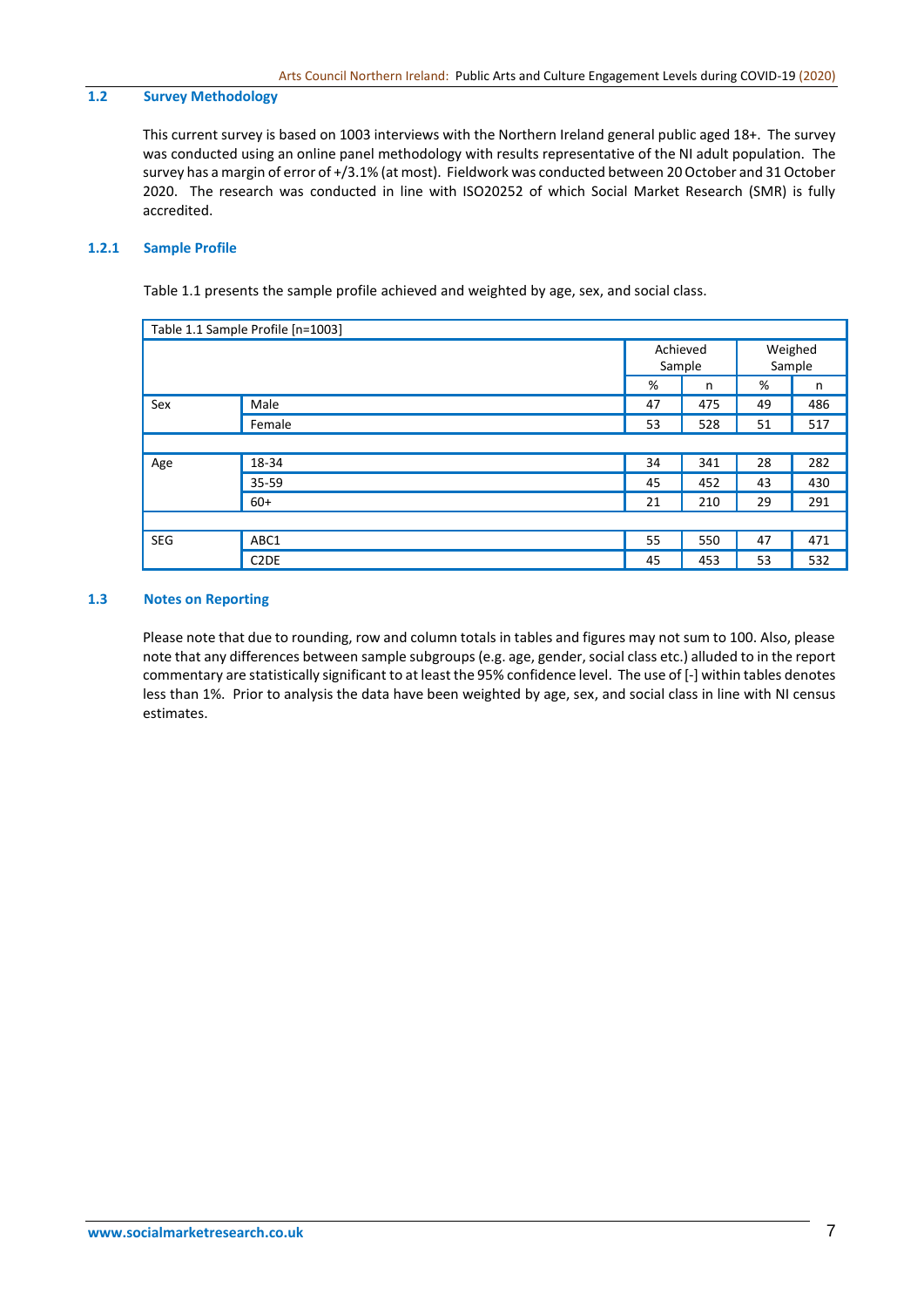## **2. Survey Findings**

#### **2.1 Member of An Audience or Visitor to Arts Activities or Events Pre and Since Lockdown**

Figure 1 compares attendance at a range of arts activities and events in the year prior to lockdown in March 2020 and the period since lockdown.

In relation to each activity / event there was a statistically significant fall in the proportion of respondents saying they were either a visitor or an audience member. For example, just over half (53%) of respondents reported going to see a film at a cinema or other venue compared with 12% in the period since lockdown.

Figure 1 also shows that the proportion of respondents saying they had been a member of an audience or a visitor an arts event / activity fell significantly from 76% in the 12 months leading up to lockdown to 23% in the period since lockdown.



# **2.1.1 Member of an Audience or Visitor in 12 Months Leading up to Lockdown**

## **Differences between Respondent Groups (Audience or Visitor to at Least one Event or Activity)**

Figure 1 shows that 76% of respondents indicated that *in the 12 months prior to lockdown* they had been a member of an audience or a visitor to at least one of the events / activities listed in Figure 1. There were a number of statistically significant differences in response between different respondent groups

▪ *Gender: There was no statistically significant difference in response by gender (75% of males had attended an event / activity in the year prior to lockdown compared with 78% of females)*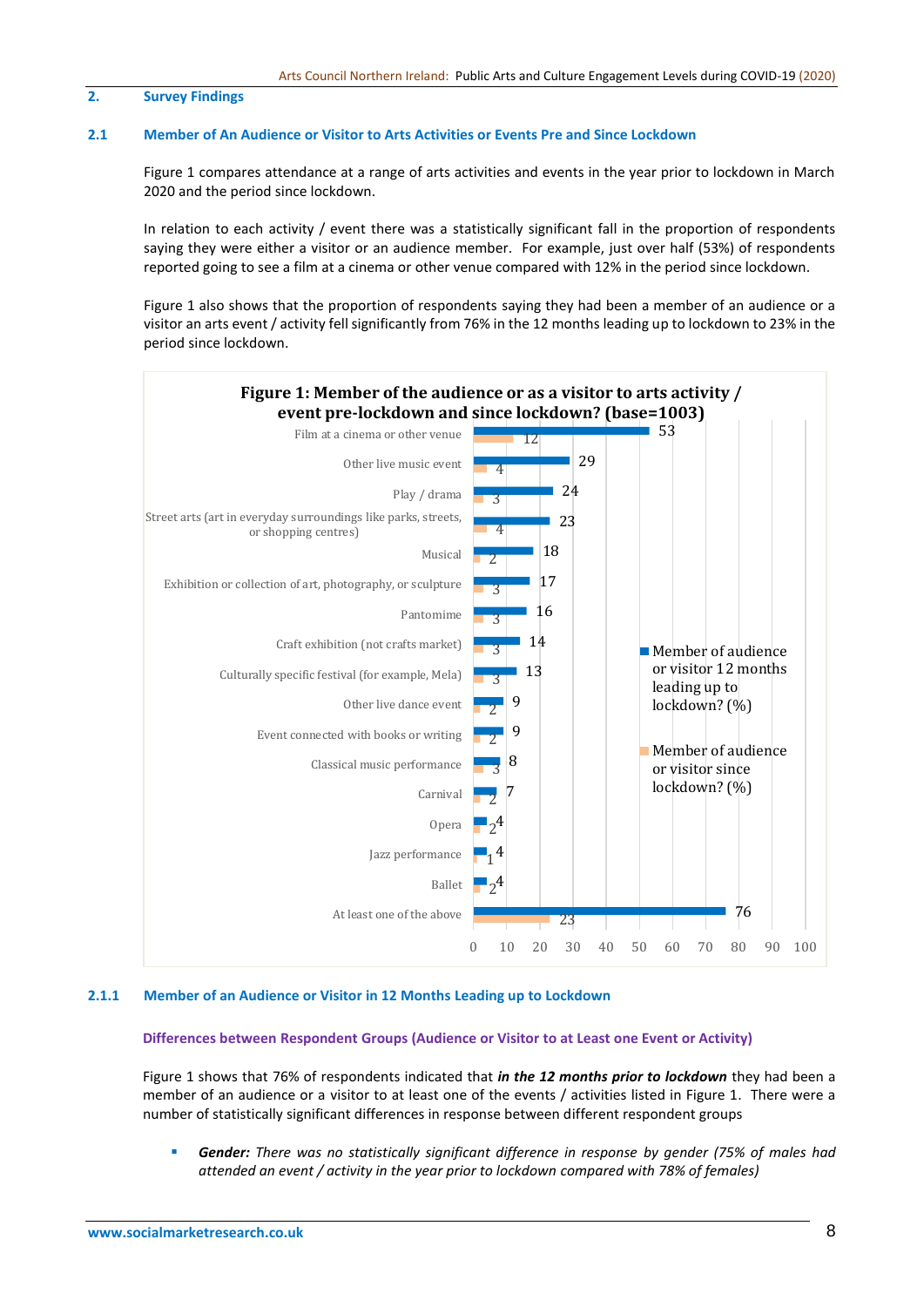- *Age: Significantly fewer older respondents had attended an event / activity in the year prior to lockdown (18-34, 80%: 35-59, 79%; 60+, 69%)*
- *Social class: Those in higher social classes were significantly more likely to have attended an event / activity in the year prior to lockdown (ABC1, 84%: C2DE, 70%)*
- *Disability: There was no statistically significant difference in response between those reporting a disability and those not (74% vs. 78%);*
- *Economic Activity: Economically active respondents were significantly more likely to have attended an event / activity in the year prior to lockdown (Active, 81%: Inactive, 68%);*
- *Educational Attainment<sup>1</sup> : Those with the highest level of educational attainment were significantly more likely to have attended an event / activity in the year prior to lockdown ('low', 63%; 'medium', 78%; 'high', 85%);*
- Urban / Rural: Those living in rural areas were significantly more likely to have attended an event / *activity in the year prior to lockdown (Urban, 74%: Rural, 82%)*
- *Community background: There was no statistically significant difference by community background (protestant, 78%: catholic, 81%)*

# **2.1.2 Member of an Audience or Visitor Since Lockdown**

# **Differences between Respondent Groups (Audience or Visitor to at Least one Event or Activity)**

Figure 1 shows that 23% of respondents indicated that since lockdown they have been a member of an audience or a visitor to at least one of the events / activities listed in Figure 1.

There were a number of statistically significant differences in response between different respondent groups

- Gender: Males were more likely to report attending an arts event / activity as an audience member or *visitor since lockdown (male, 28%: female, 19%);*
- Age: More younger respondents reported attending an arts event / activity as an audience member or *visitor since lockdown (18-34, 38%: 35-59, 21%; 60+, 12%)*
- *Social class: There was no significant difference in terms of social class (ABC1, 21%: C2DE, 25%)*
- *Disability: More respondents with a disability reported attending an arts event / activity as an audience member or visitor since lockdown (29% vs. 20%);*
- *Economic Activity: There was no significant difference in terms of economic activity (Active, 25%: Inactive, 20%);*
- *Educational Attainment: There was no significant difference in terms of educational attainment level ('low', 19%; 'medium', 26%; 'high', 25%);*
- *Urban / Rural: Those living in urban areas were significantly more likely to report attending an arts event / activity as an audience member or visitor since lockdown (Urban, 25%: Rural, 18%)*
- *Community background: There was no statistically significant difference by community background (protestant, 24%: catholic, 26%)*

<sup>1</sup> Educational attainment level - High: Degree Level or higher or BTEC (Higher), BEC (Higher), TEC (Higher), HNC, HND; Medium: GCE A 'Level (including NVQ Level 3) or BTEC (National), BEC (National), TEC (National), ONC, OND; low: GCSE (including NVQ Level 2), GCE O' Level (including CSE Grade 1), Senior Certificate, BTEC (General), BEC (General), CSE (Other than Grade 1) or No formal qualification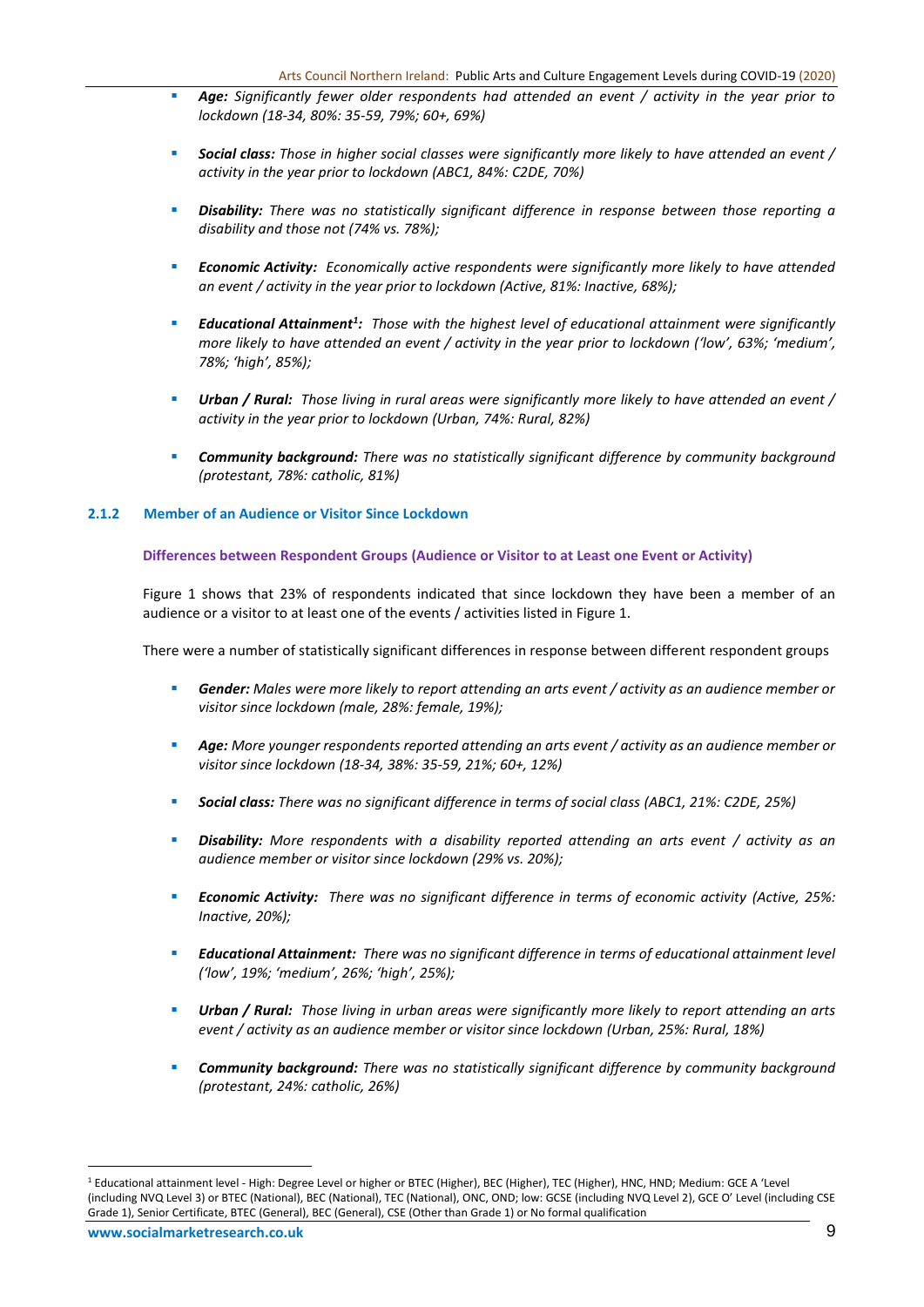## **2.2 Taking Part in Arts Activities Pre and Since Lockdown**

Respondents were asked if they had taken part in a range of arts related activities in the year prior to lockdown in March 2020 and the period since lockdown. Figure 2 shows that most commonly respondents said they read for pleasure (51%) in the 12 months leading up to lockdown, with 47% saying they read for pleasure since lockdown. For each specific activity there was no significant difference in participation levels in the period pre lockdown and the period since lockdown.

Figure 2 shows that 76% of respondents indicated that they had taken part in an arts-related activity in the 12 months leading up to lockdown, with this falling (significantly) to 70% in the period since lockdown.

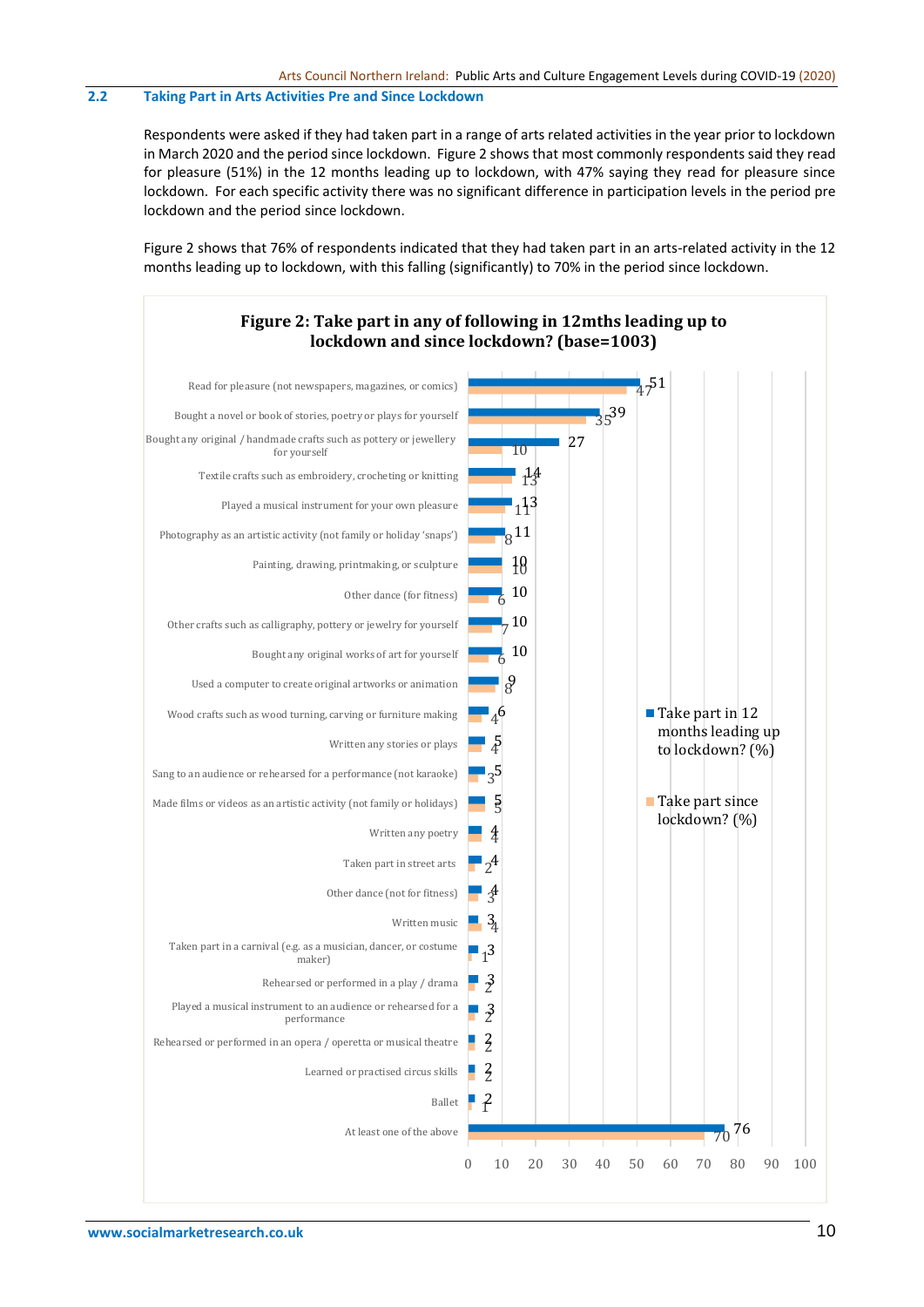#### **2.2.1 Taking Part in Arts Activities Pre Lockdown**

#### **Differences between Respondent Groups (Participation in an Arts-Related Activity Pre Lockdown)**

Figure 2 shows that 76% of respondents indicated taking part in at least one of the events / activities listed, with a number of statistically significant differences in response:

- *Gender: There was no statistically significant difference (74% of males had taken part in at least one arts related activity in the 12 months leading up to lockdown compared with 78% of females)*
- *Age: Younger respondents were more likely to have taken part in at least one arts related activity in the 12 months leading up to lockdown (18-34, 82%: 35-59, 75%; 60+, 73%)*
- *Social class: Those in higher social classes were more likely to have taken part in at least one arts related activity in the 12 months leading up to lockdown (ABC1, 82%: C2DE, 71%)*
- *Disability: There was no statistically significant difference in response between those reporting a disability and those not (79% vs. 75%);*
- *Economic Activity: Economically active respondents were more likely to have taken part in at least one arts related activity in the 12 months leading up to lockdown (Active, 79%: Inactive, 72%);*
- *Educational Attainment: Those with the highest level of educational attainment were more likely to have taken part in at least one arts related activity in the 12 months leading up to lockdown ('low', 65%; 'medium', 78%; 'high', 83%);*
- *Urban / Rural: There was no statistically significant difference (Urban, 76%: Rural, 78%)*
- *Community background: There was no statistically significant difference by community background (protestant, 77%: catholic, 79%)*

# **2.2.2 Taking Part in Arts Activities Since Lockdown**

#### **Differences between Respondent Groups (Participation in an Arts-Related Activity Since Lockdown)**

Figure 2 shows that 70% of respondents indicated taking part in at least one of the events / activities listed, with a number of statistically significant differences in response:

- Gender: There was no statistically significant difference in response by gender (68% of males had taken part *in at least one arts related activity since lockdown compared with 72% of females)*
- Age: Younger respondents were more likely to have taken part in at least one arts related since lockdown *(18-34, 76%: 35-59, 68%; 60+, 66%)*
- *Social class: Those in higher social classes were more likely to have taken part in at least one arts related activity since lockdown (ABC1, 75%: C2DE, 66%)*
- *Disability: There was no statistically significant difference in response between those reporting a disability and those not (73% vs. 68%);*
- *Economic Activity: Economically active respondents were more likely to have taken part in at least one arts related activity since lockdown (Active, 71%: Inactive, 66%);*
- *Educational Attainment: Better educated respondents were more likely to have taken part in at least one arts related activity since lockdown ('low', 60%; 'medium', 71%; 'high', 76%);*
- *Urban / Rural: There was no statistically significant difference (Urban, 71%: Rural, 67%)*
- *Community background: There was no statistically significant difference by community background (protestant, 71%: catholic, 72%)*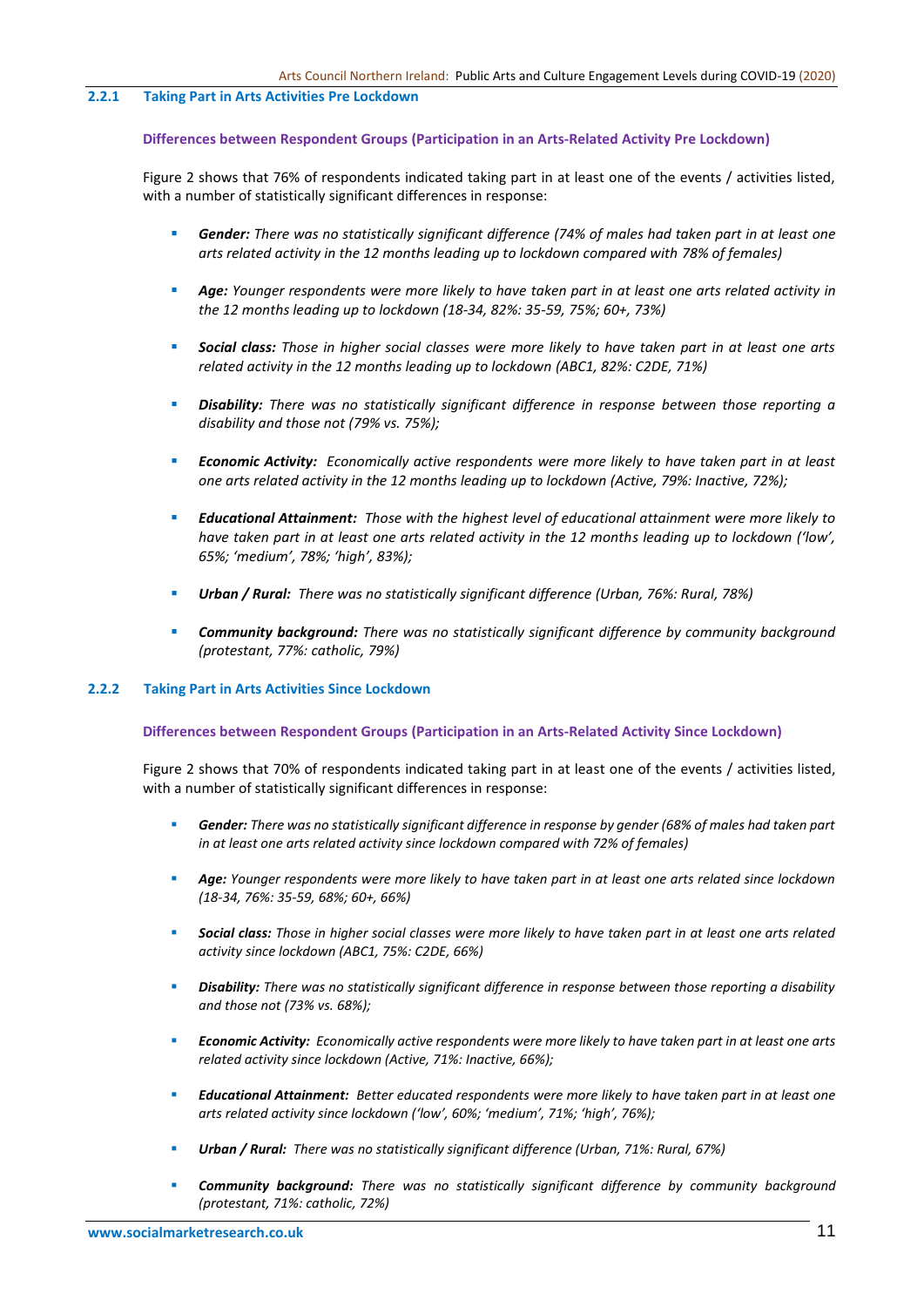## **2.3 Online Arts Activity Viewed or Participated in Since Introduction of Physical Distancing**

Respondents were asked if they had viewed or participated in a range of arts activities online or via social media since the implementation of physical distancing measures in response to the COVID-19 virus in March.

Figure 3 shows that respondents had most commonly watched live social media streams/ broadcasts (e.g. of music events) [43%], with 28% having watched filmed performances of theatre, concerts and /or dance shows online.

Relatively fewer respondents reported looking at art, paintings, and photographs online (e.g. from a virtual collection) [18%] and participating in an online arts class / group / tutorial (e.g. via zoom or Microsoft teams) [14%].



#### **Differences between Respondent Groups**

Figure 3 shows that six out of ten (60%) respondents reported having viewed or participated in at least one of the activities listed in Figure 3 since the implementation of physical distancing measures in March 2020. However, there were a number of statistically significant differences in response:

# **Watched filmed performances of theatre, concerts and/or dance shows online**

- *Gender: There was no statistically significant difference in response by gender (male, 28%: female, 28%);*
- *Age: Older respondents were less likely to have done so (18-34, 33%: 35-59, 30%; 60+, 20%)*
- *Social class: Those in higher social classes were more likely to have done so (ABC1, 31%: C2DE, 25%)*
- *Disability: Those with a disability were less likely to have done so (24% vs. 31%);*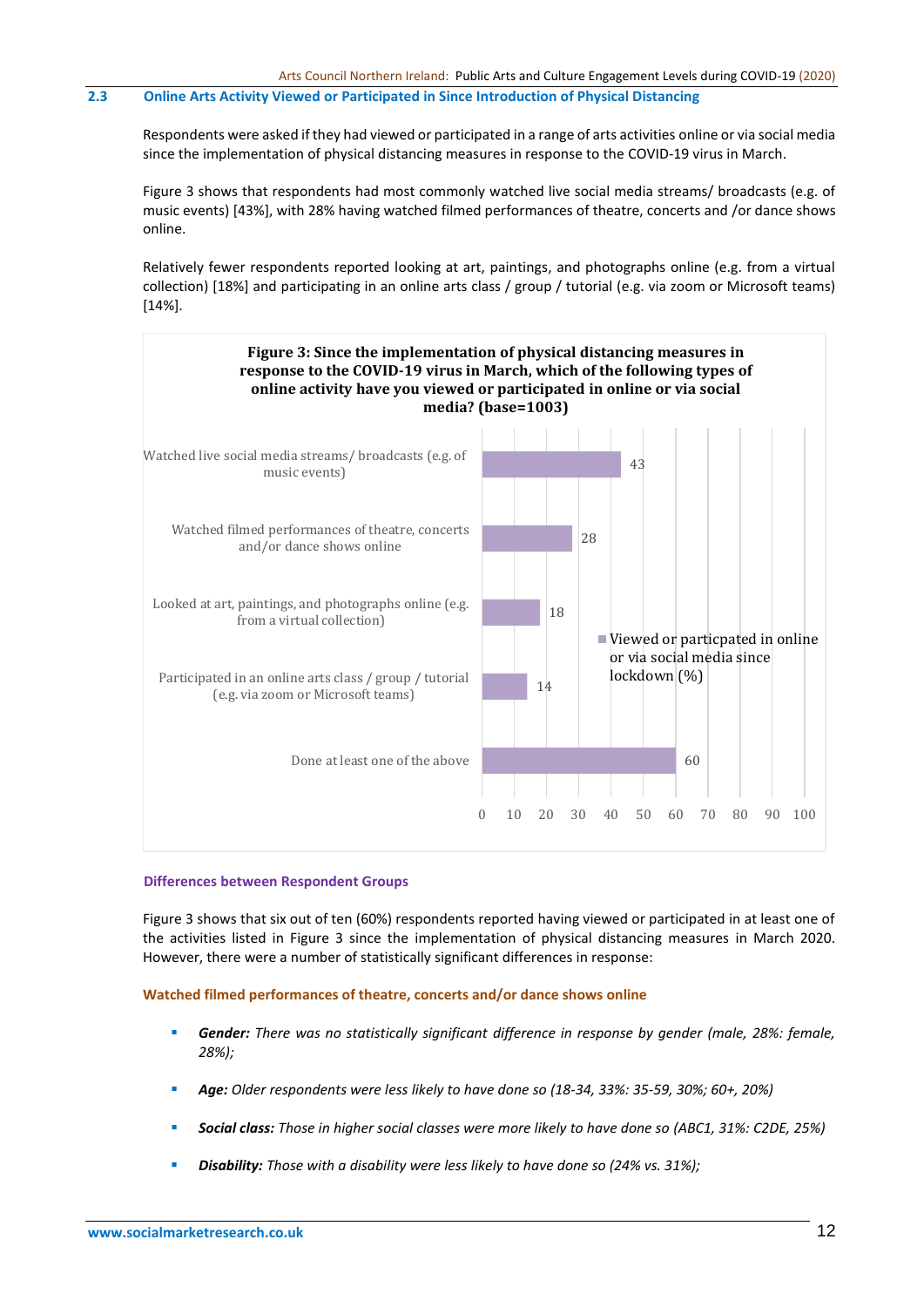- *Economic Activity: The economically active were more likely to have done so (active, 31%: Inactive, 23%);*
- *Educational Attainment: Those with the lowest level of educational attainment were less likely to have done so ('low', 21%; 'medium', 30%; 'high', 32%);*
- *Urban / Rural: There was no statistically significant difference (Urban, 29%: Rural, 27%)*
- *Community background: There was no statistically significant difference by community background (protestant, 28%: catholic, 29%)*

**Looked at art, paintings, and photographs online (e.g. from a virtual collection)**

- **Gender:** There was no statistically significant difference in response by gender (male, 18%: female, *17%);*
- *Age: Older respondents were less likely to have done so (18-34, 26%: 35-59, 15%; 60+, 14%)*
- *Social class: There was no significant difference (ABC1, 19%: C2DE, 16%)*
- *Disability: There was no significant difference (20% vs. 16%);*
- *Economic Activity: The economically active were more likely to have done so (active, 20%: Inactive, 14%);*
- *Educational Attainment: Those with the lowest level of educational attainment were less likely to have done so ('low', 12%; 'medium', 20%; 'high', 21%);*
- *Urban / Rural: There was no statistically significant difference (Urban, 18%: Rural, 16%)*
- *Community background: Catholic respondents were more likely to have done so (protestant, 15%: catholic, 22%)*

**Watched live social media streams/ broadcasts (e.g. of music events)**

- Gender: There was no statistically significant difference in response by gender (male, 44%: female, *41%);*
- *Age: Older respondents were less likely to have done so (18-34, 55%: 35-59, 44%; 60+, 29%)*
- *Social class: There was no significant difference (ABC1, 43%: C2DE, 43%)*
- **Disability:** *There was no significant difference (40% vs. 45%);*
- *Economic Activity: The economically active were more likely to have done so (active, 48%: Inactive, 33%);*
- *Educational Attainment: Those with the lowest level of educational attainment were less likely to have done so ('low', 33%; 'medium', 52%; 'high', 45%);*
- *Urban / Rural: There was no statistically significant difference (Urban, 43%: Rural, 44%)*
- *Community background: Catholic respondents were more likely to have done so (protestant, 39%: catholic, 51%)*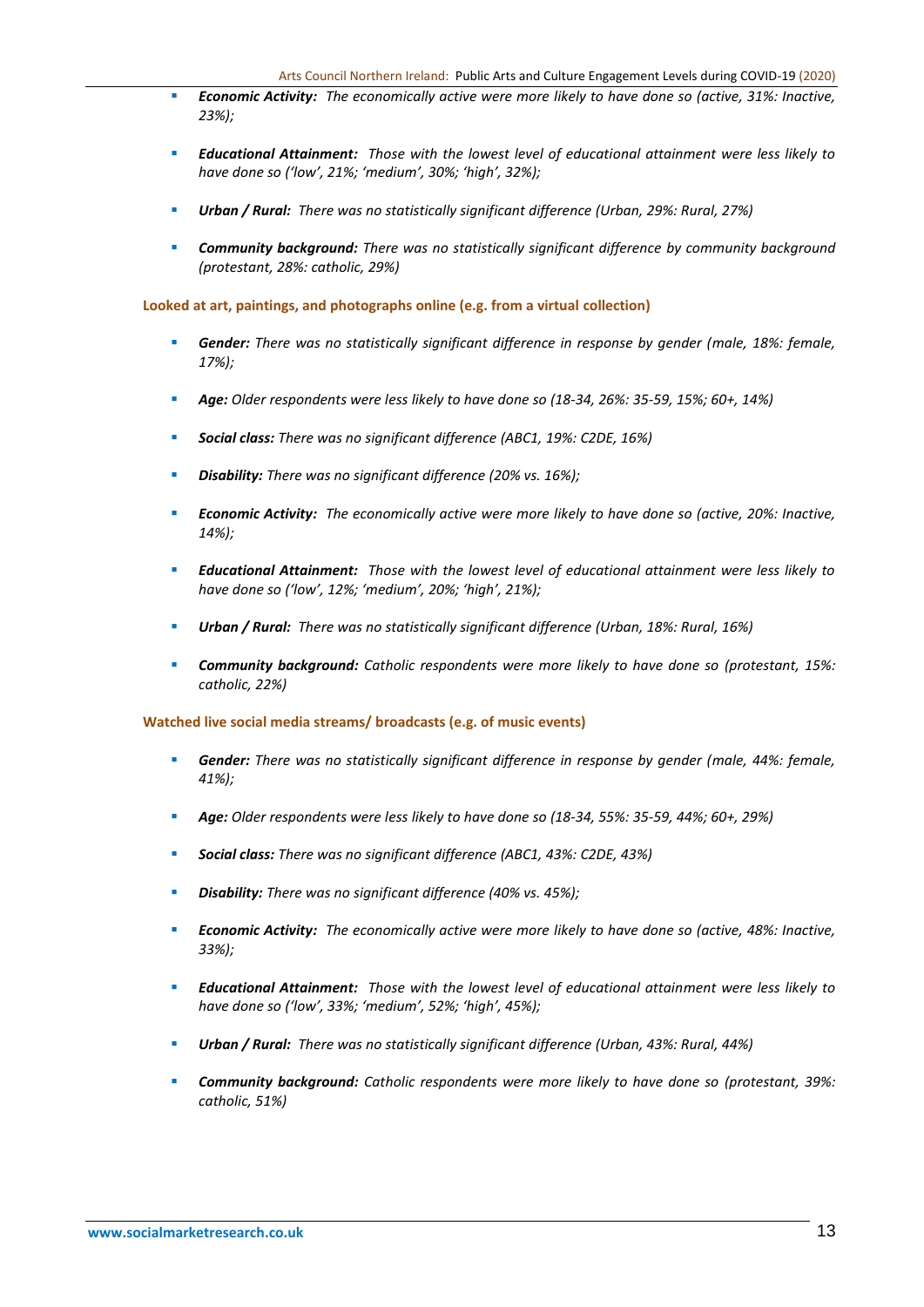**Participated in an online arts class / group / tutorial (e.g. via zoom or Microsoft teams)**

- *Gender: Women were more likely to have done so (male, 11%: female, 17%);*
- *Age: Older respondents were less likely to have done so (18-34, 21%: 35-59, 13%; 60+, 8%)*
- *Social class: There was no significant difference (ABC1, 15%: C2DE, 13%)*
- *Disability: There was no significant difference (13% vs. 15%);*
- *Economic Activity: The economically active were more likely to have done so (active, 16%: Inactive, 10%);*
- *Educational Attainment: Those with a higher level of educational attainment were more likely to have done so ('low', 10%; 'medium', 11%; 'high', 19%);*
- *Urban / Rural: There was no statistically significant difference (Urban, 14%: Rural, 14%)*
- *Community background: Catholic respondents were more likely to have done so (protestant, 13%: catholic, 16%)*

### **Participated in or Viewed at Least One Online Arts Activity**

- *Gender: There was no significant difference (male, 62%: female, 58%);*
- *Age: Older respondents were less likely to have done so (18-34, 75%: 35-59, 60%; 60+, 44%)*
- *Social class: There was no significant difference (ABC1, 63%: C2DE, 57%)*
- *Disability: There was no significant difference (57% vs. 62%);*
- *Economic Activity: The economically active were more likely to have done so (active, 65%: Inactive, 49%);*
- *Educational Attainment: Those with the lowest level of educational attainment were less likely to have done so ('low', 47%; 'medium', 69%; 'high', 64%);*
- *Urban / Rural: There was no statistically significant difference (Urban, 59%: Rural, 61%)*
- *Community background: Catholic respondents were more likely to have done so (protestant, 56%: catholic, 67%)*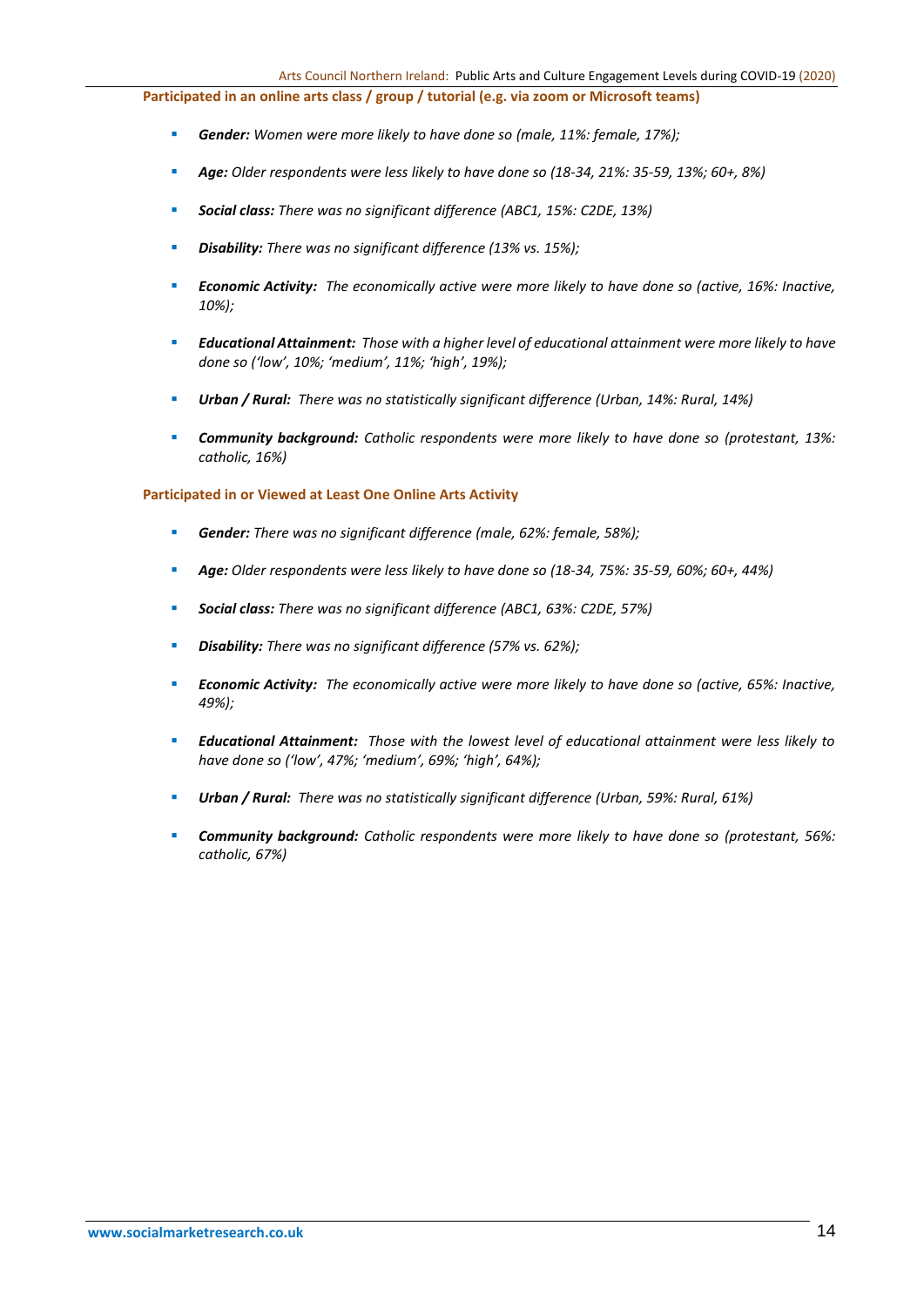## **2.4 Watching or Taking Part in Northern Ireland Produced Arts Activities Online or via Social Media**

Figure 4 shows that 31% of respondents said that the arts they took part in online or via social media were from Northern Ireland (no, 22%: don't know, 13%). Thirty four percent of respondents said they didn't engage with, watch or take part in the arts during lockdown.



### **Differences between Respondent Groups**

There were a number of differences in the likelihood of watching or taking part in Northern Ireland arts online or via social media between different respondent groups:

- Gender: There was no statistically significant difference in response by gender (male, 32%: female, *30%);*
- *Age: Older respondents were less likely to have watched or took part in Northern Ireland arts online or via social media (18-34, 41%: 35-59, 31%; 60+, 22%)*
- *Social class: There was no significant difference (ABC1, 33%: C2DE, 29%)*
- *Disability: Those with a disability were more likely to have watched or participated in N Ireland arts online or via social media (35% vs. 28%);*
- *Economic Activity: Economically active were more likely to have watched or participated in N Ireland arts online or via social media (active, 36%: Inactive, 22%);*
- *Educational Attainment: Those with the lowest level of educational attainment were less likely to have watched or participated in N Ireland arts online or via social media ('low', 22%; 'medium', 36%; 'high', 35%);*
- *Urban / Rural: There was no statistically significant difference (Urban, 30%: Rural, 31%)*
- *Community background: There was no statistically significant difference by community background (protestant, 30%: catholic, 36%)*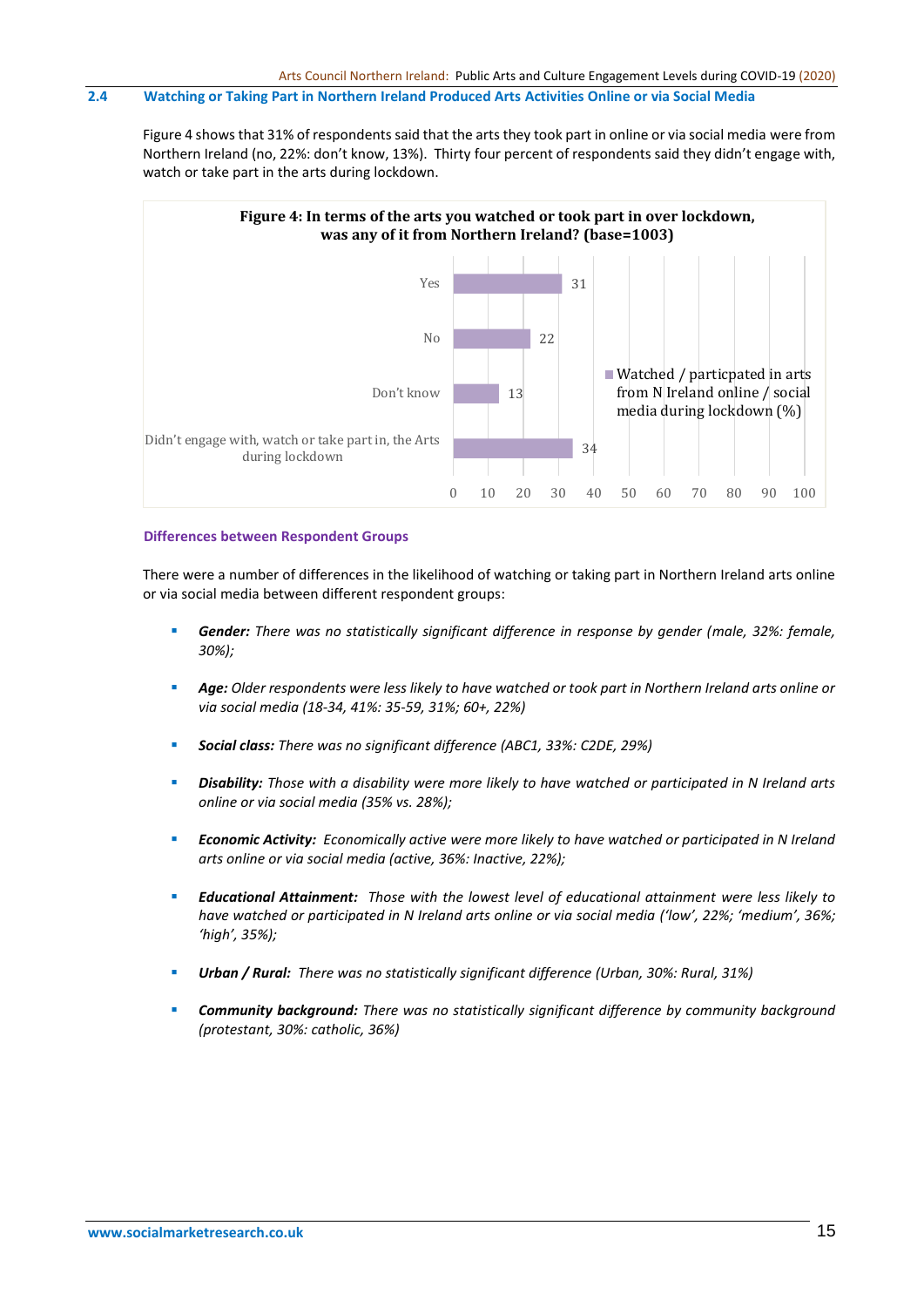## **2.5 Reasons for Engaging in the Arts During Lockdown**

The most common reason why respondents engaged in the Arts during lockdown was for personal enjoyment and wellbeing (68%), with one in three (33%) doing so because they were curious and wanted to try something new.

Relatively fewer respondents cited the following reasons for engaging with the Arts during lockdown: to engage with friends and family not in respondent's household (21%); to engage children and young people in the care of respondents (15%); to extend my social circle (12%); and, to engage older people in my care (5%). Seven percent engaged in the Arts for other reasons.



# **Other reasons for engaging with the Arts during lockdown**

- Support / support friends who are artists ( $n=6$ )
- Bored / out of boredom / nothing to do (n=4)
- For entertainment (n=3)
- Fun / pleasure / relaxing (n=3)
- Trying something new outside my comfort zone / curiosity (n=2)
- Collaborative writing experience
- Curiosity
- Daughters 2nd solo art exhibition
- During lockdown it was a way I could be emersed in live music
- For my own pleasure, I have read and watched YouTube video on music and philosophy.
- **Friends recommendation**
- Furthering my artistic practise
- I engaged in arts to take up a new hobby
- I knew the people who were part of the event.
- I volunteer with an arts therapy group
- I work in the arts
- Passion
- Personal ambition
- **Philosophy**
- Self-satisfaction
- Social and political awareness
- Song written
- **Teacher**
- **This was a live (online) reading of the hobbit, the wife is a Lord of the Rings fan.**
- To use the time productively and make sure that I was coping
- To revisit a portrait I studied at College
- **■** Unique opportunity
	- You learn something new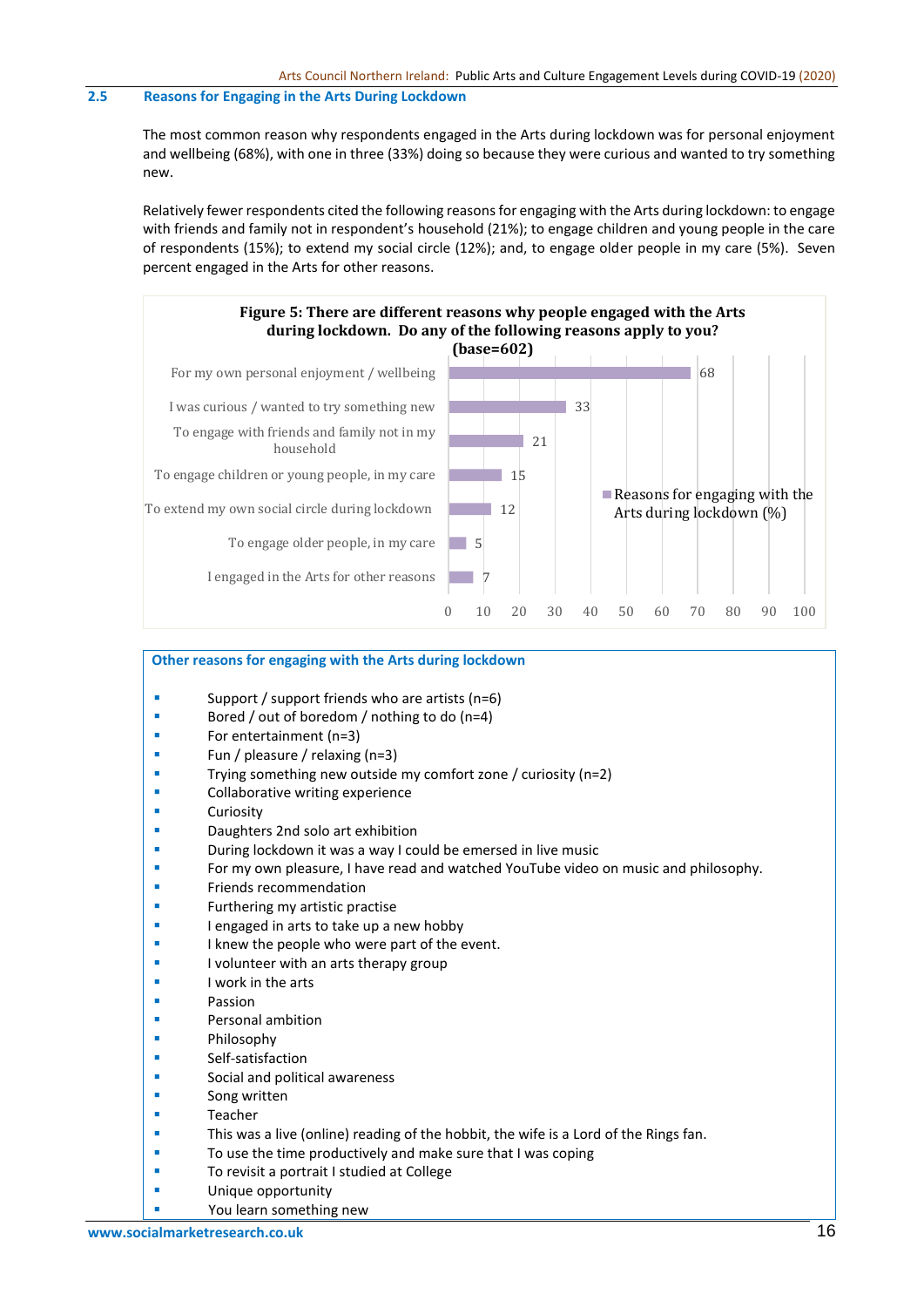## **2.6 Level of Engagement with the Arts During Lockdown**

Among those who engaged with the Arts during lockdown (n=642), 13% said they did so for the first time, 25% said they engaged more than they used to, 32% engaged less than they used to, 20% described their engagement as about the same and 9% answered, 'don't know'.



## **Differences between Respondent Groups**

Among those who engaged with the Arts during lockdown there were a number of significant differences in the level of engagement recorded between different respondent groups:

- **Gender:** There was no statistically significant difference in response by gender
- *Age: Older respondents were more likely to say they had engaged with the Arts for the first time (18- 34, 11%: 35-59, 12%; 60+, 20%) whereas younger respondents were more likely to say they had engaged with the Arts more than they used to (18-34, 33%: 35-59, 25%; 60+, 13%)*
- *Social class: Those in C2DE social classes were more likely to say they had engaged with the Arts for the first time (ABC1, 8%: C2DE, 19%) whereas those in the higher social classes were more likely to say they had engaged with the Arts less than they used to (ABC1, 42%: C2DE, 22%)*
- **Disability:** Those with a disability were more likely to say they had engaged with the Arts for the first *time (18% vs. 10%)*
- *Economic Activity: Economically inactive were more likely to say they had engaged with the Arts for the first time (active, 12%: Inactive, 16%), whereas the economically active were more likely to say they had engaged with the Arts more than they used to (27% vs. 20%*
- *Educational Attainment: Those with the highest level of educational attainment were less likely to say they had engaged with the Arts for the first time ('low', 16%; 'medium', 22%; 'high', 8%) and more likely to say they had engaged with the Arts less than they used to ('low', 24%; 'medium', 25%; 'high', 40%)*
- *Urban / Rural: There was no statistically significant difference*
- *Community background: There was no statistically significant difference by community background*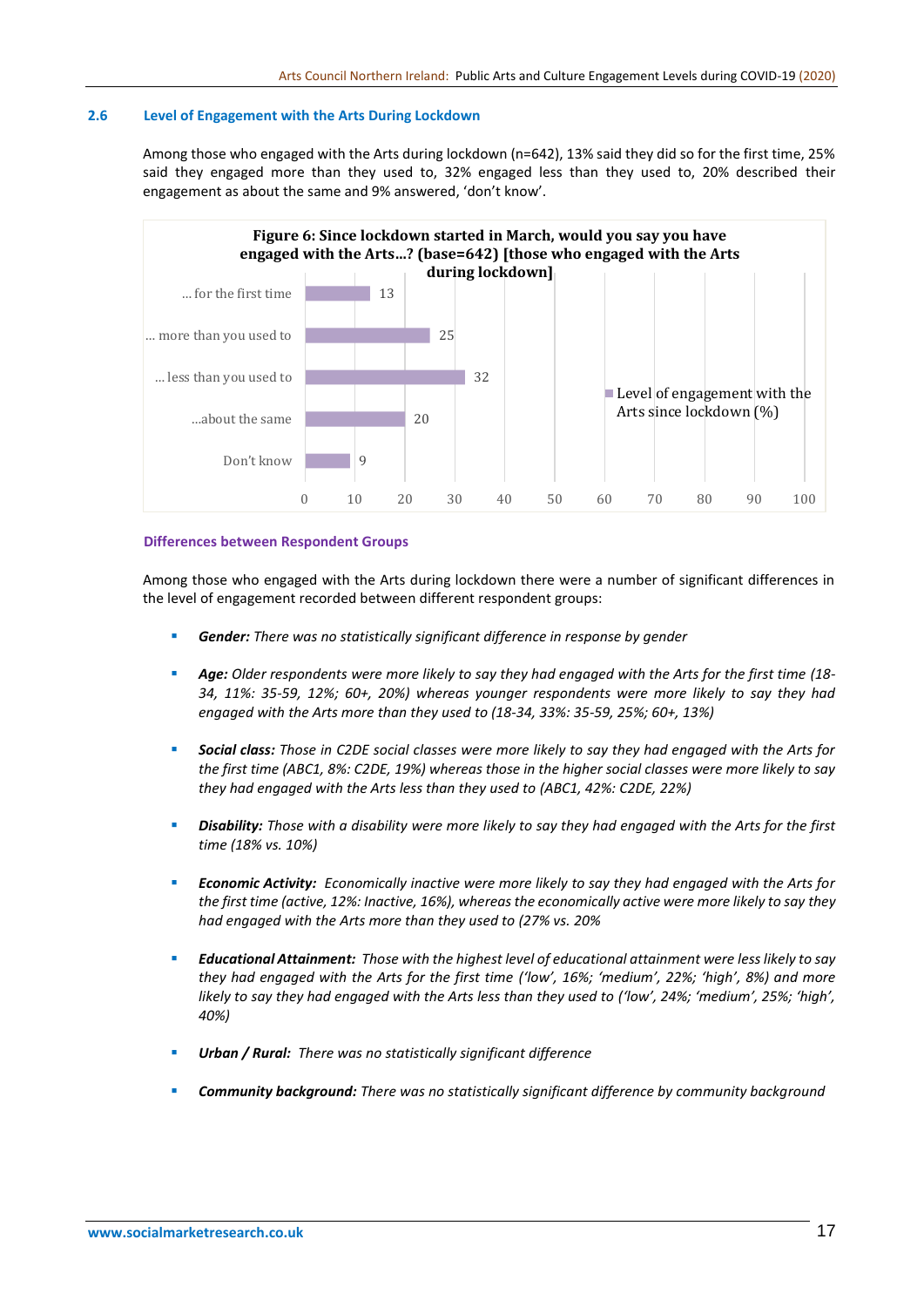# **2.7 Attendance at Cultural Events, Activities or Venues Since Cultural Organisations began to Re-Open**

Approximately one in ten (11%) respondents reported attending (in person) cultural events, activities, or venues (e.g. attended a gallery, an outdoor show etc.) since some cultural organisations began to re-open.



#### **Differences between Respondent Groups**

There were a number of statistically significant differences by respondent groups:

- *Gender: There was no statistically significant difference in response by gender (male, 14%: female, 9%)*
- Age: Younger respondents were more likely to say they had attended (in person) cultural events, activities, or venues *(18-34, 20%: 35-59, 9%; 60+, 6%)*
- *Social class: There was no statistically significant difference in response by social class (ABC1, 11%: C2DE, 12%)*
- **Disability:** Those with a disability were more likely to say they had attended (in person) cultural events, activities, or venues *(18% vs. 7%)*
- **Economic Activity:** *Economically active were more likely to say they had attended (in person) cultural* events, activities, or venues *(active, 14%: inactive, 7%)*
- *Educational Attainment: There was no statistically significant difference in response by educational attainment level ('low', 10%; 'medium', 13%; 'high', 11%)*
- *Urban / Rural: There was no statistically significant difference (urban, 12%: rural, 10%)*
- *Community background: There was no statistically significant difference by community background (protestant, 11%: catholic, 15%)*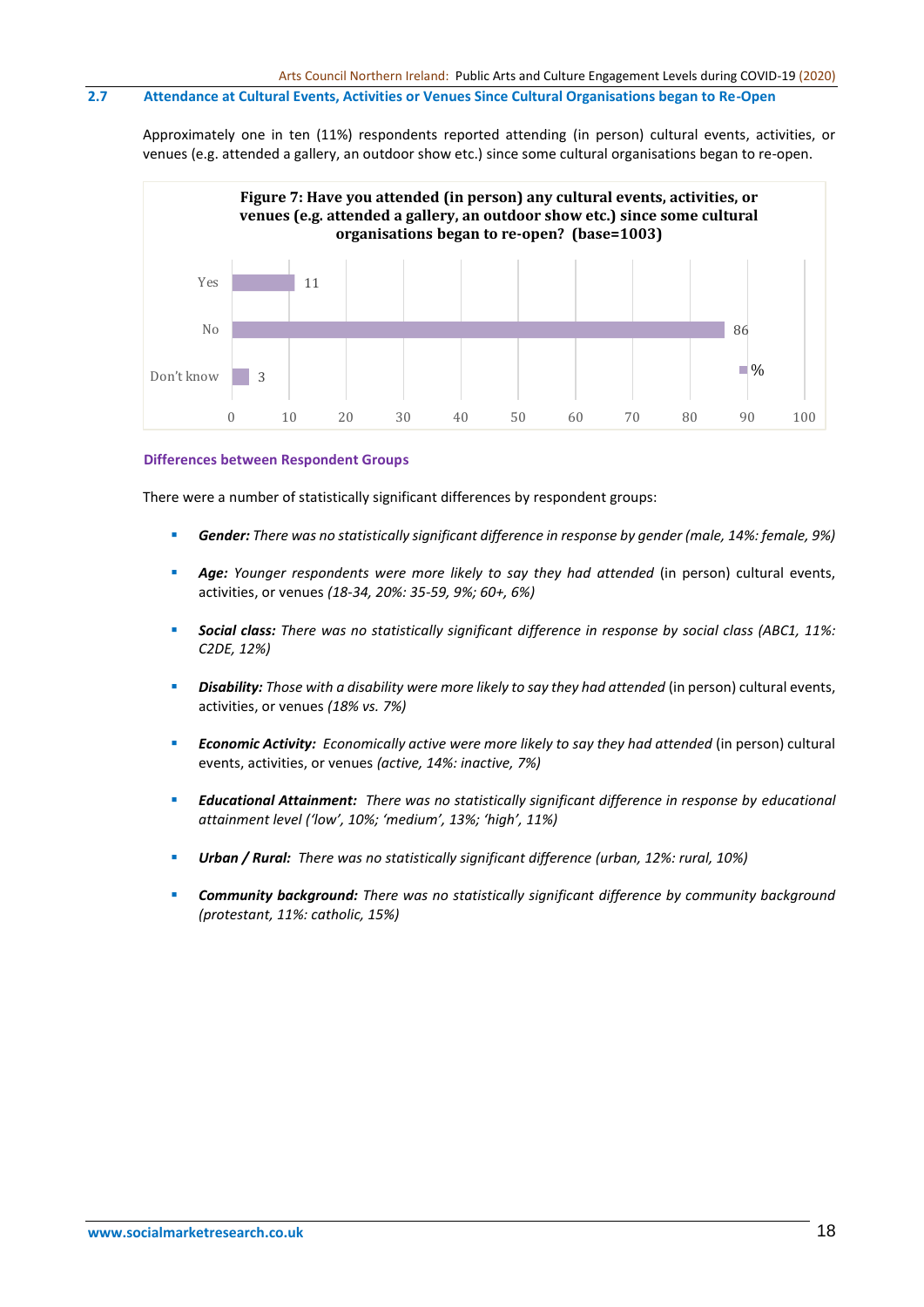# **2.7.1 Cultural Events, Activities, or Venues Attended**

Among respondents (n=118) who said they attended a cultural event, activity or venue, 18% had attended a music concert / event / opera, 14% had attended a museum and 12% attended a gallery / art or photography exhibition.

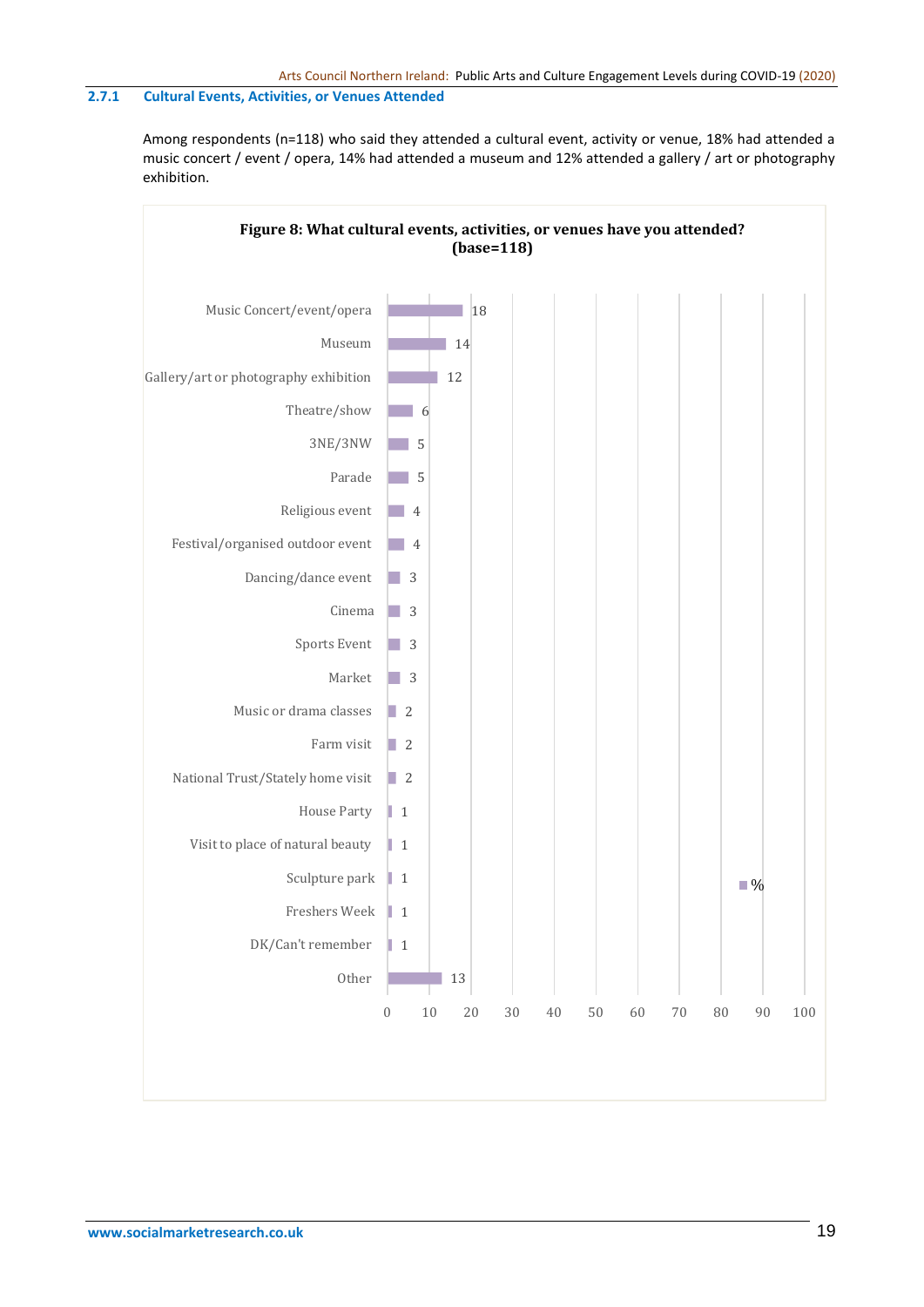# **2.8 Level of Comfort with Attending Different Arts Venues**

In light of the COVID-19 crisis, respondents were asked how comfortable they are about attending an arts event in different venues in the future.

Figure 9 shows that respondents were most likely to say they would be either very comfortable or comfortable attending street art (63%), with relatively higher levels of comfort also recorded for attending music or other outdoor performances (61%), museums (59%) and indoor art galleries (55%).

Relatively lower levels of comfort were recorded for indoor concert halls (38%), theatres, music or a talk in a seated indoor venue (45%), music or other performance in a standing indoor venue (40%) and cinemas (49%).



#### **Differences between Respondent Groups**

#### *Music or other performance in a standing indoor venue*

- *Gender: Men were more likely to feel comfortable (male, 44%: female, 35%)*
- *Age: Younger respondents were more likely to feel comfortable (18-34, 53%: 35-59, 38%; 60+, 28%)*
- *Social class: C2DEs were more likely to feel comfortable (ABC1, 33%: C2DE, 45%)*

#### *Indoor concert hall*

- *Gender: No significant difference (male, 42%: female, 36%)*
- *Age: Younger respondents were more likely to feel comfortable (18-34, 51%: 35-59, 36%; 60+, 30%)*
- *Social class: C2DEs were more likely to feel comfortable (ABC1, 33%: C2DE, 44%)*

#### *Theatre, music or talk in a seated indoor venue*

- *Gender: No significant difference (male, 47%: female, 42%)*
- *Age: Younger respondents were more likely to feel comfortable (18-34, 59%: 35-59, 42%; 60+, 33%)*
- *Social class: C2DEs were more likely to feel comfortable (ABC1, 40%: C2DE, 49%)*

#### *Cinema*

- *Gender: No significant difference (male, 52%: female, 47%)*
- *Age: Younger respondents were more likely to feel comfortable (18-34, 66%: 35-59, 49%; 60+, 33%)*
- *Social class: C2DEs were more likely to feel comfortable (ABC1, 46%: C2DE, 52%)*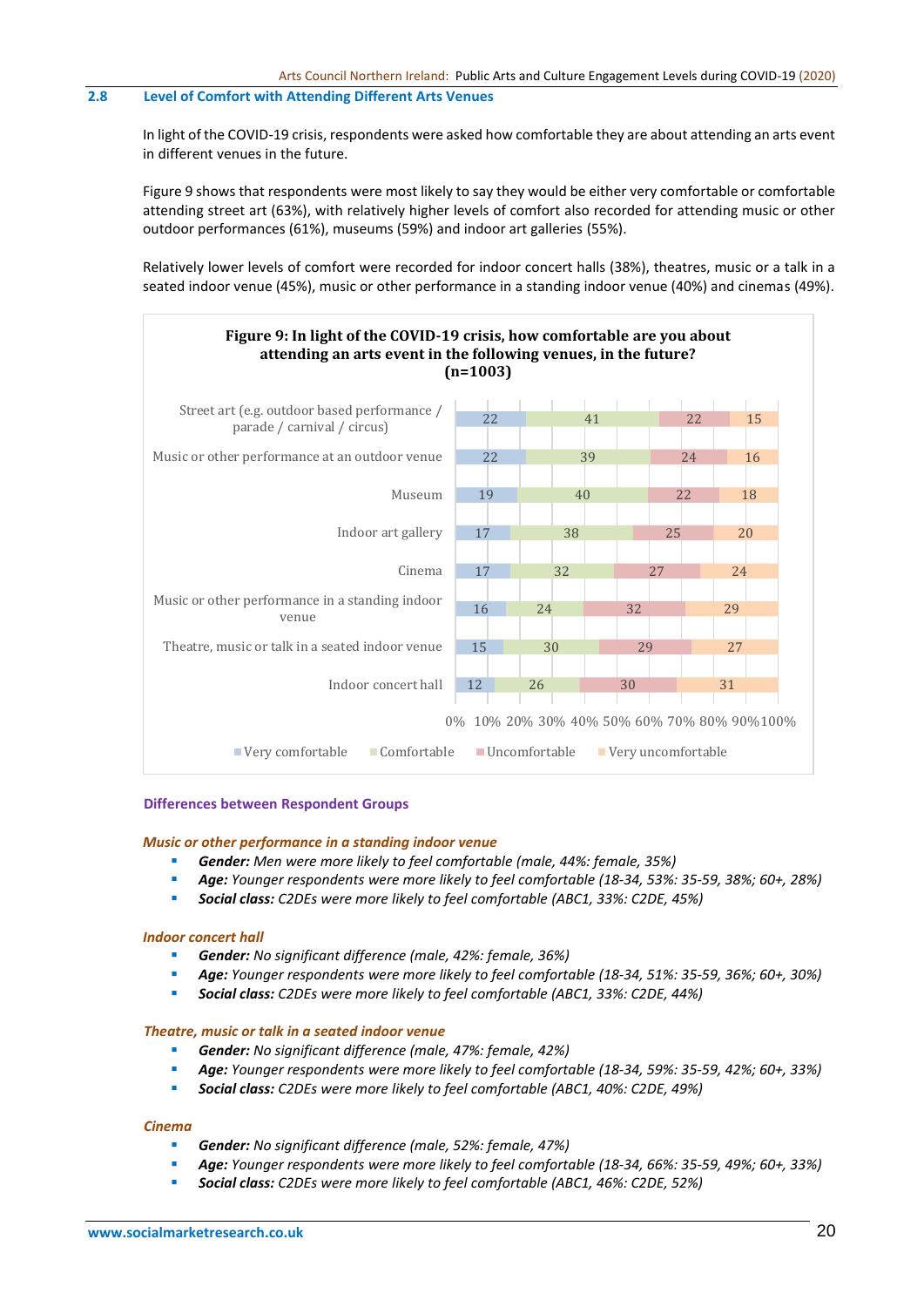#### *Museum*

- *Gender: Men were more likely to feel comfortable (male, 63%: female, 56%)*
- *Age: Younger respondents were more likely to feel comfortable (18-34, 73%: 35-59, 60%; 60+, 46%)*
- *Social class: No significant difference (ABC1, 58%: C2DE, 62%)*

#### *Indoor art gallery*

- *Gender: No significant difference (male, 58%: female, 53%)*
- *Age: Younger respondents were more likely to feel comfortable (18-34, 68%: 35-59, 56%; 60+, 42%)*
- *Social class: No significant difference (ABC1, 52%: C2DE, 57%)*

#### *Music or other performance at an outdoor venue*

- *Gender: Men were more likely to feel comfortable (male, 63%: female, 57%)*
- *Age: Younger respondents were more likely to feel comfortable (18-34, 71%: 35-59, 61%; 60+, 49%)*
- *Social class: No significant difference (ABC1, 60%: C2DE, 61%)*

#### *Street art (e.g. outdoor based performance / parade / carnival / circus)*

- *Gender: No significant difference (male, 65%: female, 62%)*
- *Age: Younger respondents were more likely to feel comfortable (18-34, 74%: 35-59, 65%; 60+, 51%)*
- *Social class: No significant difference (ABC1, 62%: C2DE, 65%)*

#### **2.9 Factors Encouraging Attendance at Arts Events in an Indoor Space**

Respondents were asked if they would attend an Arts event in an indoor space if a range of public health protections were in place.

Figure 10 shows that respondents were more likely to say they would attend an Arts event in an indoor space if: there were fewer people in the venue (67%); hand sanitisation was in place (66%); the venue adopted a rigorous cleaning regime (66%); social distancing measures were strictly enforced (65%); and, masks were worn by staff and audience members (64%).

Conversely, relatively fewer respondents said they would attend an Arts event in an indoor space if: venues have been open for a few months (53%); and, ticket prices were reduced (54%).

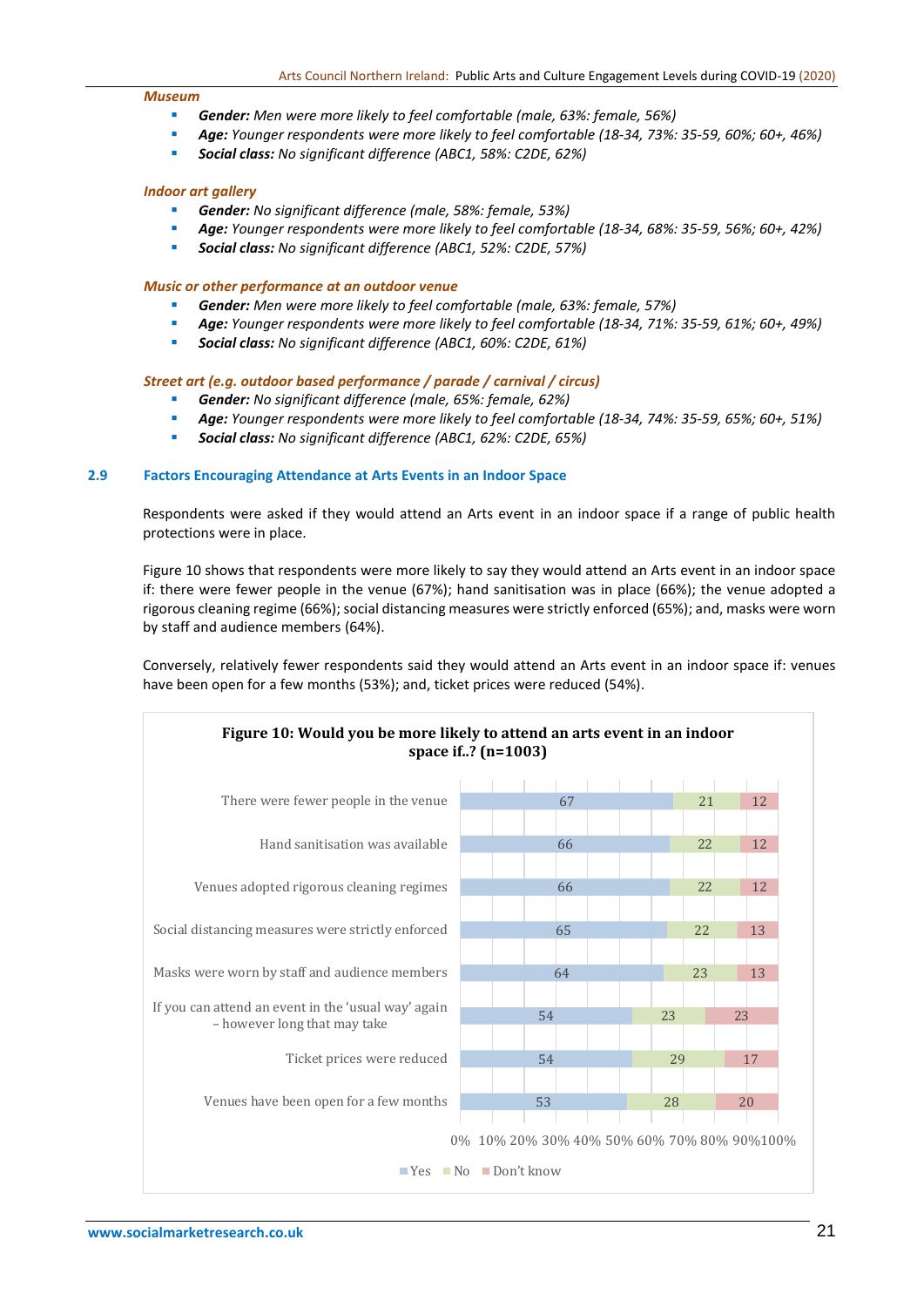#### **Differences between Respondent Groups**

### **Social distancing measures were strictly enforced**

- *Gender: There was no significant difference (male, 65%: female, 66%)*
- *Age: 18-34 year olds were more likely to say they would attend (18-34, 77%: 35-59, 63%; 60+, 57%)*
- *Social class: ABC1s were more likely to say they would attend (ABC1, 74%: C2DE, 58%)*

#### **There were fewer people in the venue**

- *Gender: There was no significant difference (male, 64%: female, 69%)*
- *Age: Older respondents were less likely to say they would attend (18-34, 71%: 35-59, 70%; 60+, 59%)*
- *Social class: ABC1s were more likely to say they would attend (ABC1, 73%: C2DE, 62%)*

#### **Ticket prices were reduced**

- **Gender:** There was no significant difference (male, 52%: female, 56%)
- *Age: Older respondents were less likely to say they would attend (18-34, 64%: 35-59, 52%; 60+, 46%)*
- *Social class: No significant difference (ABC1, 55%: C2DE, 53%)*

#### **Venues adopted rigorous cleaning regimes**

- **Gender:** *Women were more likely to say they would (male, 61%: female, 69%)*
- *Age: Older respondents were less likely to say they would attend (18-34, 73%: 35-59, 66%; 60+, 58%)*
- *Social class: ABC1s more likely to say they would attend (ABC1, 71%: C2DE, 61%)*

## **Hand sanitisation was available**

- *Gender: Women were more likely to say they would (male, 63%: female, 70%)*
- *Age: Older respondents were less likely to say they would attend (18-34, 73%: 35-59, 67%; 60+, 58%)*
- *Social class: ABC1s more likely to say they would attend (ABC1, 71%: C2DE, 63%)*

## **Masks were worn by staff and audience members**

- *Gender: No significant difference (male, 63%: female, 64%)*
- *Age: Older respondents were less likely to say they would attend (18-34, 70%: 35-59, 64%; 60+, 58%)*
- *Social class: ABC1s more likely to say they would attend (ABC1, 79%: C2DE, 59%)*

#### **Venues have been open for a few months**

- *Gender: No significant difference (male, 51%: female, 54%)*
- *Age: No significant difference (18-34, 53%: 35-59, 51%; 60+, 55%)*
- *Social class: No significant difference (ABC1, 54%: C2DE, 51%)*

#### **If you can attend an event in the 'usual way' again – however long that may take**

- *Gender: No significant difference (male, 52%: female, 55%)*
- *Age: Older respondents were less likely to say they would attend (18-34, 60%: 35-59, 54%; 60+, 47%)*
- *Social class: No significant difference (ABC1, 56%: C2DE, 52%)*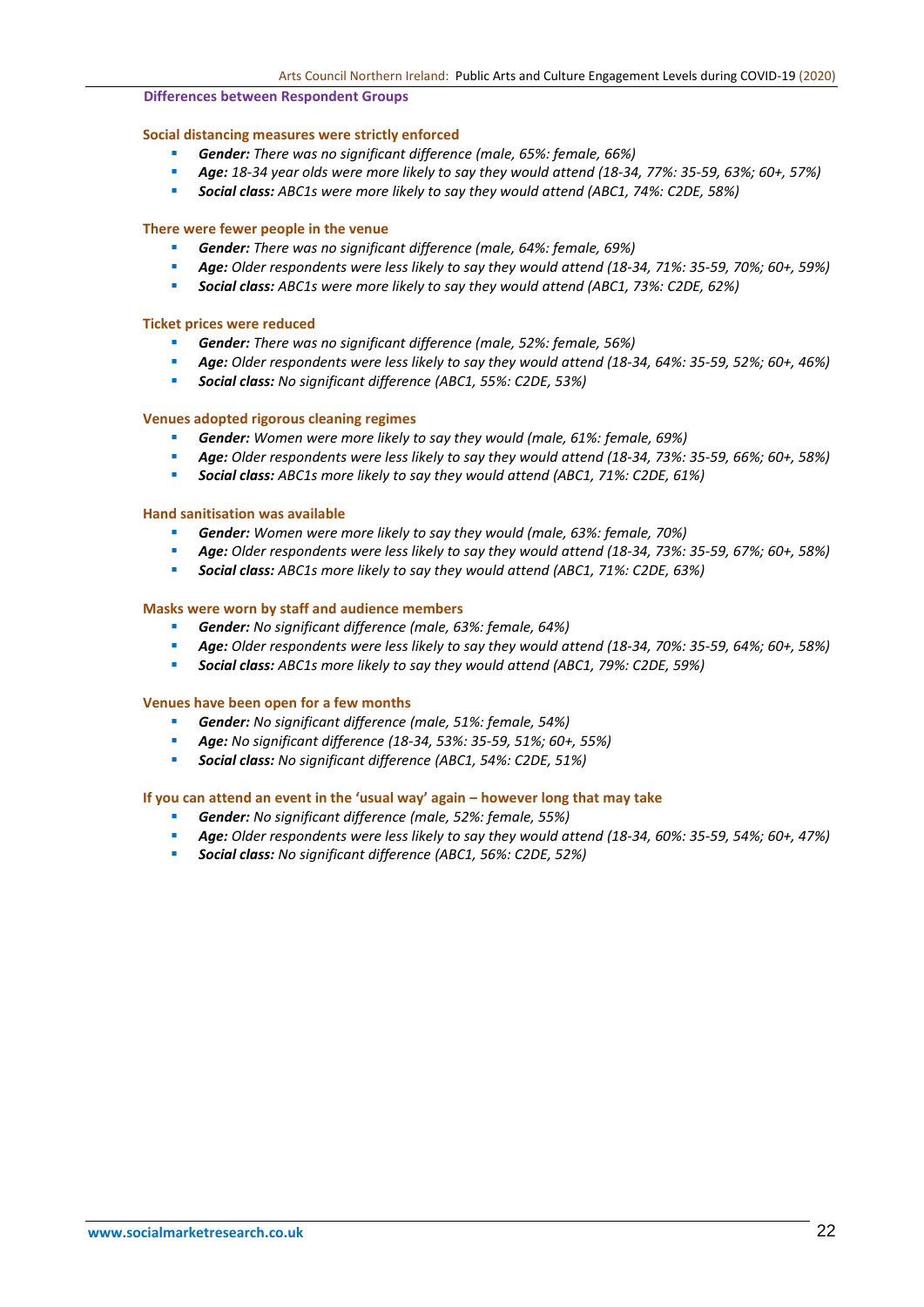# **2.9.1 Most Important Factor Encouraging Attendance at Arts Events in an Indoor Space**

Figure 11 shows that social distancing measures being enforced (28%) and being able to attend an event in the usual way again (27%) were found to be the most important factors that would encourage respondents to attend an arts event in an indoor space. The least important factor was found to be the availability of hand sanitiser (2%).



#### **Differences between Respondent Groups**

There were a number of significant differences between respondent groups:

- **Gender:** There was no statistically significant difference in response by gender
- *Age: Older respondents were less likely to say that having fewer people in a venue would be the most important factor (18-34, 17%: 35-59, 23%; 60+, 8%), whereas younger respondents were proportionately more likely to say that reduced ticket prices would be the most important factor (18- 34, 13%: 35-59, 8%; 60+, 6%)*
- *Social class: Social distancing measures was the most important factor for proportionately more ABC1 respondents (ABC1, 32%: C2DE, 24%) whereas being able to attend an event in the 'usual way' was the most important factor among proportionately more C2DE respondents (ABC1, 21%: C2DE, 32%)*
- *Disability: Those with a disability were proportionately more likely to say attending an event in the 'usual way' was the most important factor (32% vs. 23%)*
- *Economic Activity: The economically active were more likely to identify fewer people in a venue as being the most important factor (active, 14%: inactive, 7%)*
- *Educational Attainment: Those with a higher level of educational attainment were proportionately more likely to identify social distancing as the most important factor ('low', 22%; 'medium', 26%; 'high', 33%) whereas those with lower levels of educational attainment were proportionately more likely to*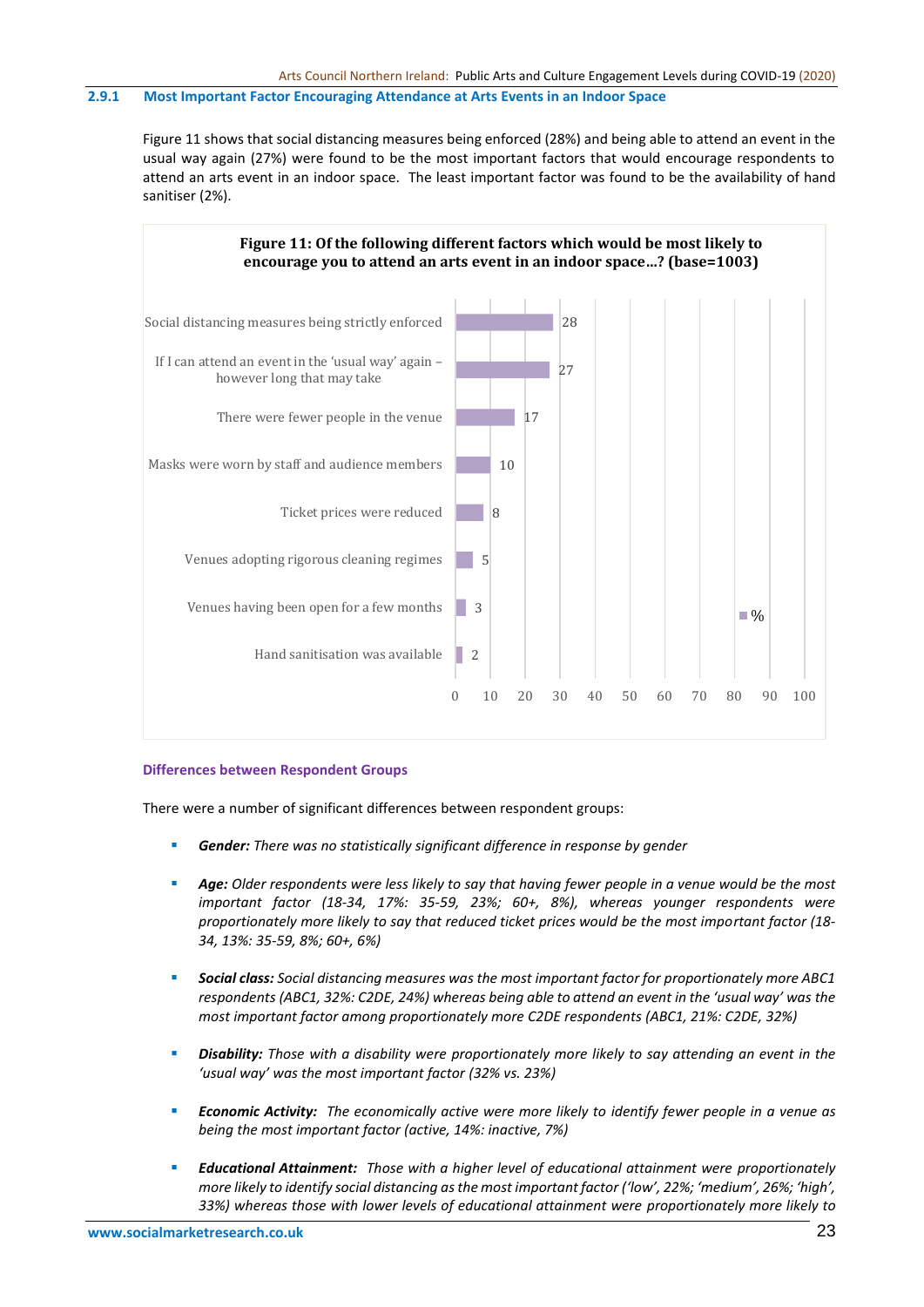*cite being able to attend in the 'normal way' as being most important ('low', 37%; 'medium', 22%; 'high', 22%)*

- *Urban / Rural: There was no statistically significant difference*
- *Community background: Protestant respondents were proportionately more likely to say attending an event in the 'usual way' was the most important factor (protestant, 30%: catholic, 22%)*

#### **2.10 Consumption of the Arts and Subscribing to Different Models**

Among all respondents, 83% said they would support a free to view model for the consumption of the Arts, with 31% saying they would subscribe to pay for view to consume Arts. Twenty four precent were supportive of a donations based model. Most respondents said they would be happy to subscribe to at least one of the models listed.



### **Differences between Respondent Groups**

There were a number of significant differences in terms of the importance of different factors encouraging respondents to attend an arts event in an indoor space:

### **Free to View**

- *Gender: No significant difference by gender (male, 82%: female, 85%)*
- *Age: No significant difference (18-34, 84%: 35-59, 84%; 60+, 81%)*
- *Social class: No significant difference (ABC1, 83%: C2DE, 84%)*
- *Disability: No significant difference (disabled, 83%: non-disabled, 83%)*
- *Economic activity: No significant difference (active, 84%: inactive, 81%)*
- *Educational Attainment: No significant difference ('low', 81%; 'medium', 85%; 'high', 84%)*
- *Urban / rural: No significant difference (urban, 84%: rural, 81%)*
- *Community background: No significant difference (protestant, 85%: catholic, 84%)*

### **Pay for View**

- *Gender: No significant difference by gender (male, 32%: female, 30%)*
- *Age: Younger respondents more supportive (18-34, 37%: 35-59, 30%; 60+, 26%)*
- *Social class: ABC1 respondents more supportive (ABC1, 35%: C2DE, 27%)*
- *Disability: No significant difference (disabled, 29%: non-disabled, 32%)*
- *Economic activity: Economically active more supportive (active, 33%: inactive, 26%)*
- *Educational Attainment: Less well educated less supportive ('low', 23%; 'medium', 34%; 'high', 35%)*
- *Urban / rural: No significant difference (urban, 31%: rural, 30%)*
- *Community background: No significant difference (protestant, 31%: catholic, 29%)*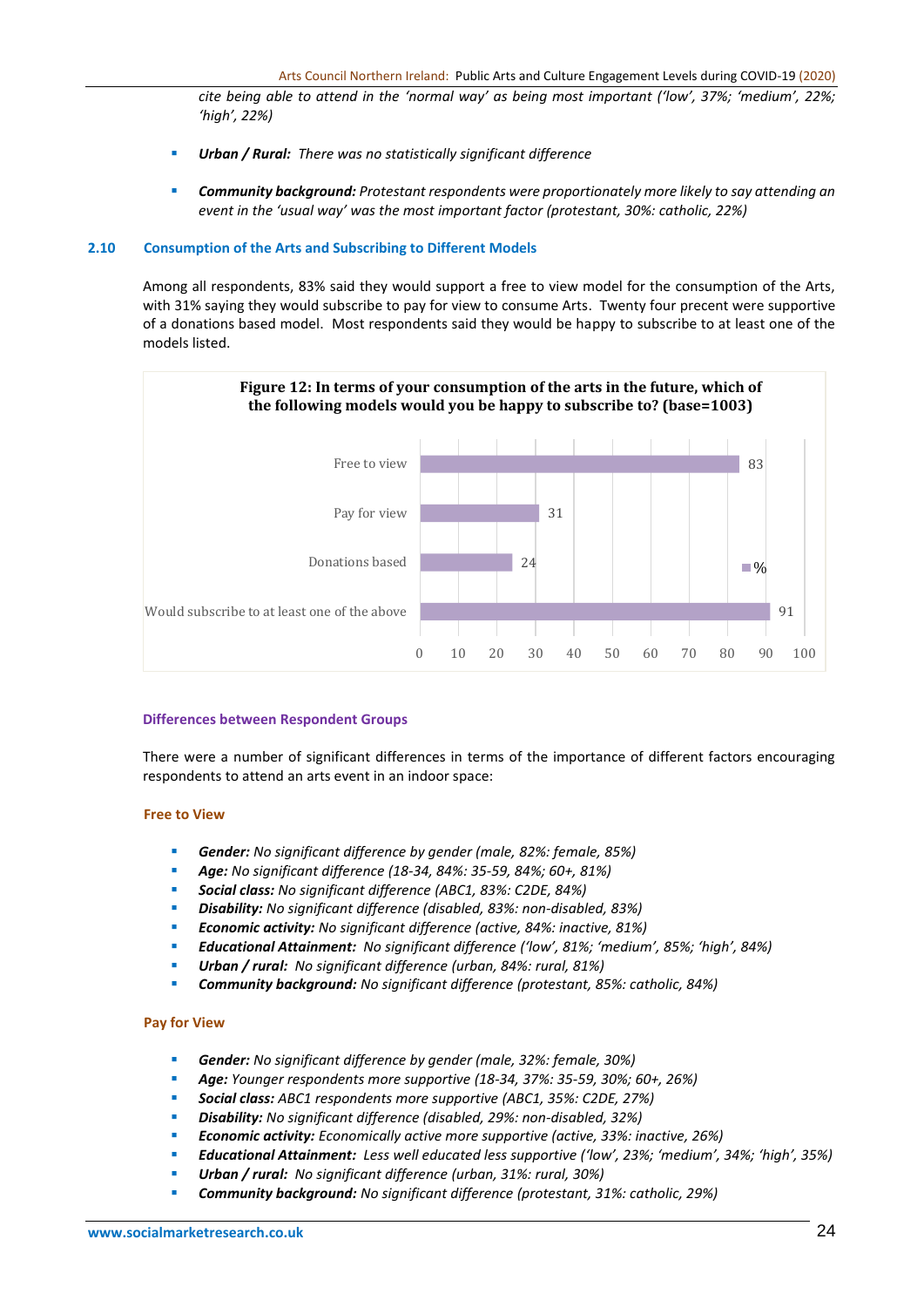#### **Donations based**

- *Gender: No significant difference by gender (male, 22%: female, 25%)*
- *Age: No significant difference (18-34, 27%: 35-59, 25%; 60+, 19%)*
- *Social class: ABC1s respondents more supportive (ABC1, 27%: C2DE, 20%)*
- *Disability: Disable less supportive (disabled, 20%: non-disabled, 26%)*
- *Economic activity: No significant difference (active, 24%: inactive, 23%)*
- *Educational Attainment: Less well educated less supportive ('low', 14%; 'medium', 25%; 'high', 29%)*
- *Urban / rural: No significant difference (urban, 24%: rural, 23%)*
- *Community background: No significant difference (protestant, 24%: catholic, 23%)*

### **Would subscribe to at least one model**

- *Gender: No significant difference by gender (male, 89%: female, 92%)*
- *Age: No significant difference (18-34, 93%: 35-59, 90%; 60+, 88%)*
- *Social class: No significant difference (ABC1, 92%: C2DE, 89%)*
- *Disability: No significant difference (disabled, 91%: non-disabled, 90%)*
- *Economic activity: No significant difference (active, 91%: inactive, 90%)*
- *Educational Attainment: No significant difference ('low', 88%; 'medium', 93%; 'high', 91%)*
- *Urban / rural: No significant difference (urban, 91%: rural, 90%)*
- *Community background: No significant difference (protestant, 91%: catholic, 90%)*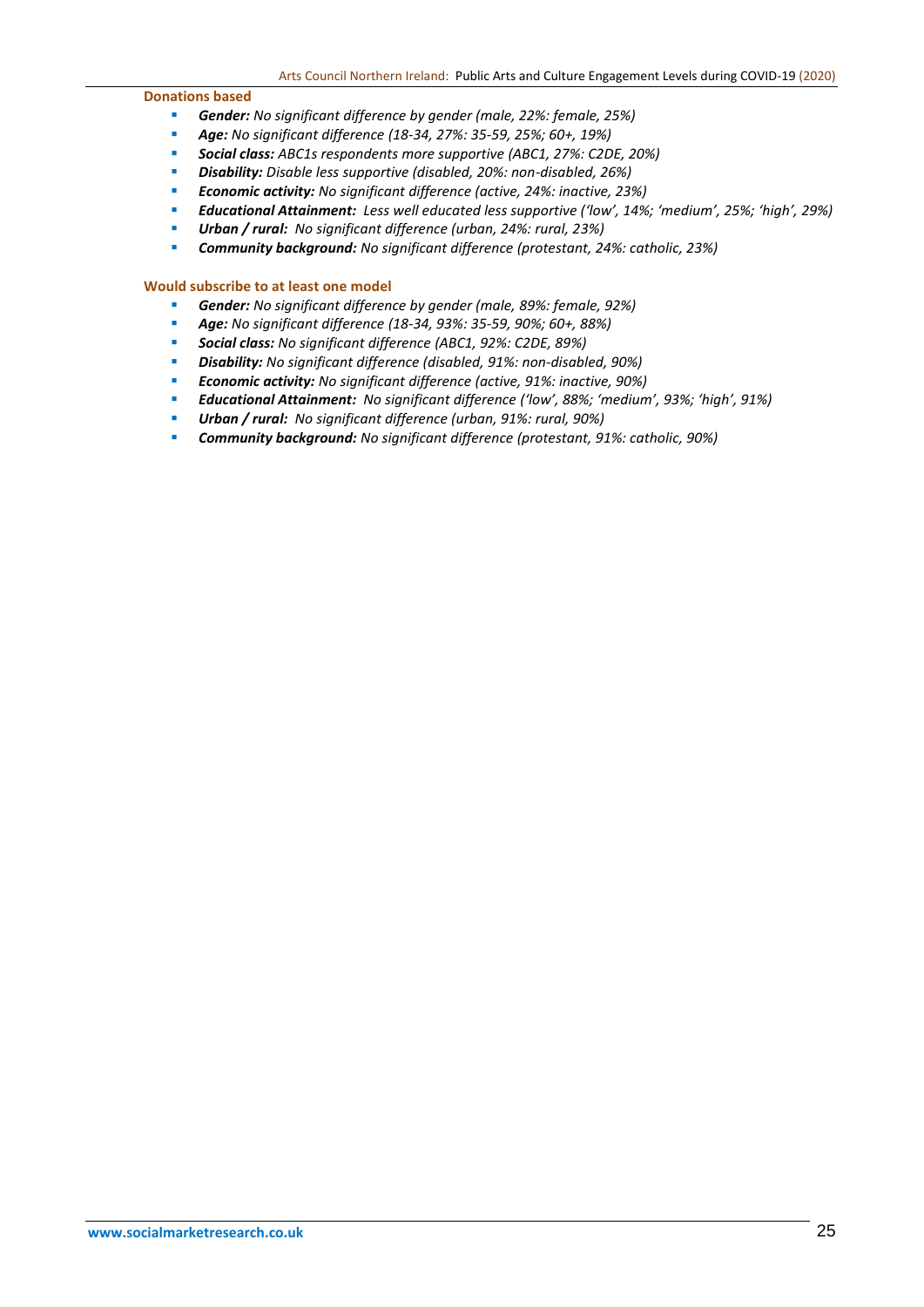## **2.11 Attitudes to the Consumption of the Arts During Lockdown**

Respondents were presented with a number of statements about their consumption of the arts during and after lockdown and asked if they agreed or disagree with each.

Figure 13 shows that 55% either strongly agreed or agreed with the statement: *'since lockdown, I've really missed the opportunity to go to cultural events and venues'* with 48% either strongly agreeing or agreeing with the statement: *'since lockdown, I have a greater appreciation of the role the arts can play in my life'.* 

In contrast relatively lower levels of agreement were recorded for the statements *'since lockdown, the arts have had a positive impact on my mental health and wellbeing'* (44% either strongly agree or agree) and the *'I feel more inclined to get involved in the arts now there is more opportunity to online or via social media'* (34% either strongly agree or agree).



#### **Differences between Respondent Groups**

*Statement: 'Since lockdown, I have a greater appreciation of the role the arts can play in my life'*

- *Gender: Men were more likely to disagree / strongly disagree (males, 15%: females, 8%)*
- *Age: younger respondents were significantly more likely to strongly agree /agree (16-39, 71%: 40-64, 45%; 65+, 29%)*
- *Social class: ABC1's were significantly more likely to strongly agree /agree (ABC1, 53%: C2DE, 43%)*
- *Disability: No significant difference (disabled, 46%: non-disabled, 49%)*
- *Economic activity: Economically active respondents more likely to strongly agree /agree (active, 53%: inactive, 37%)*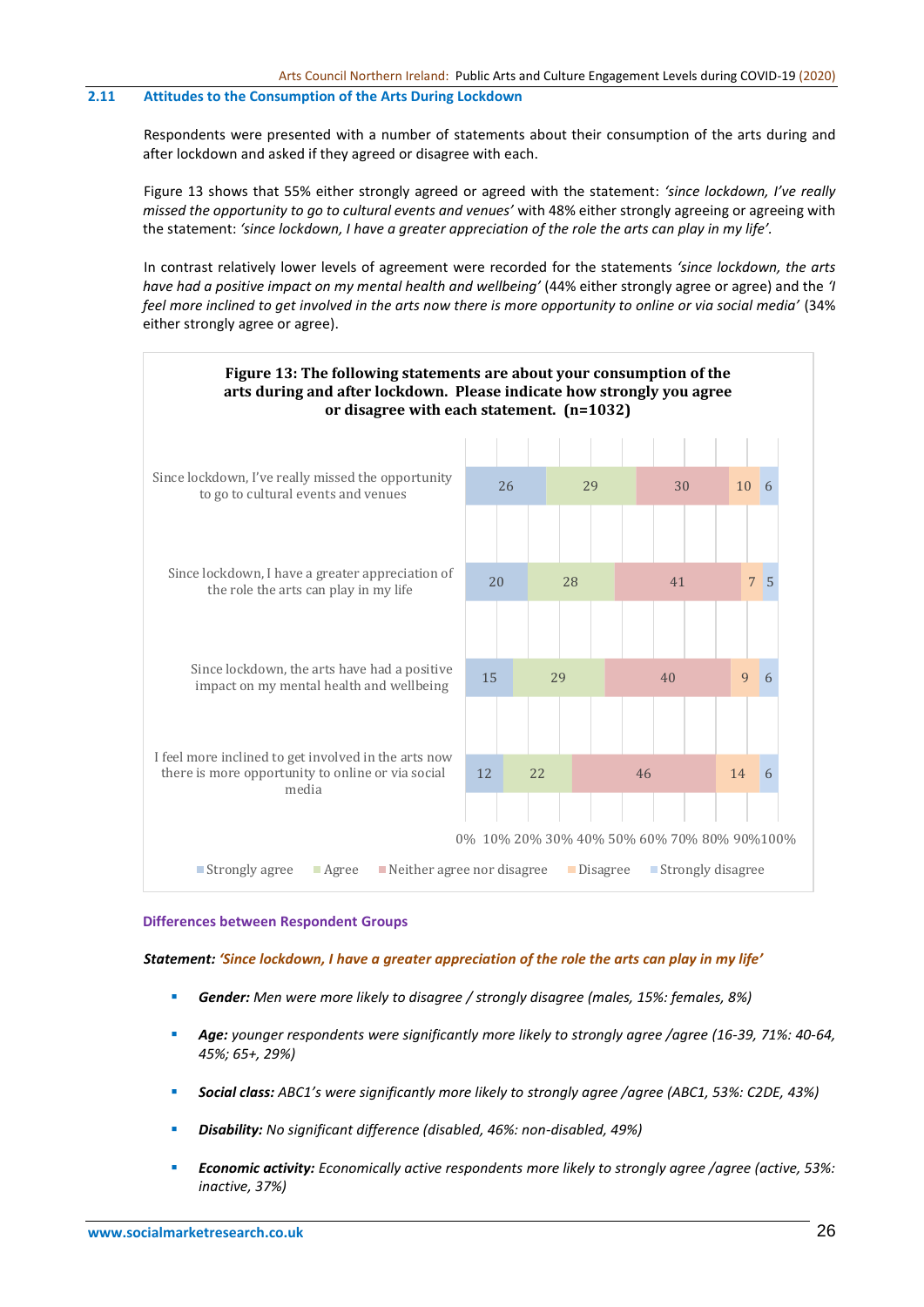- *Educational Attainment: Less well educated less likely to strongly agree / agree ('low', 33%; 'medium', 53%; 'high', 55%)*
- *Urban / rural: No significant difference (urban, 47%: rural, 49%)*
- *Community background: Catholics more likely to strongly agree / agree (protestant, 42%: catholic, 57%)*

*Statement: 'Since lockdown, the arts have had a positive impact on my mental health and wellbeing'*

- *Gender: No significant difference (males, 44%: females, 45%)*
- *Age: younger respondents were significantly more likely to strongly agree /agree (16-39, 66%: 40-64, 42%; 65+, 27%)*
- *Social class: No significant difference (ABC1, 45%: C2DE, 44%)*
- *Disability: No significant difference (disabled, 43%: non-disabled, 45%)*
- *Economic activity: The economically active respondents were more likely to strongly agree /agree (active, 51%: inactive, 33%)*
- *Educational Attainment: Less well educated less likely to strongly agree / agree ('low', 32%; 'medium', 48%; 'high', 51%)*
- *Urban / rural: No significant difference (urban, 45%: rural, 42%)*
- *Community background: Catholics more likely to strongly agree / agree (protestant, 39%: catholic, 53%)*

# *Statement: I feel more inclined to get involved in the arts now there is more opportunity to online or via social media*

- *Gender: No significant difference (males, 32%: females, 35%)*
- *Age: younger respondents were significantly more likely to strongly agree /agree (16-39, 51%: 40-64, 32%; 65+, 20%)*
- *Social class: No significant difference (ABC1, 35%: C2DE, 33%)*
- *Disability: No significant difference (disabled, 33%: non-disabled, 34%)*
- *Economic activity: The economically active were more likely to strongly agree /agree (active, 39%: inactive, 25%)*
- *Educational Attainment: Less well educated respondents were less likely to strongly agree / agree ('low', 25%; 'medium', 33%; 'high', 40%)*
- *Urban / rural: No significant difference (urban, 35%: rural, 30%)*
- *Community background: Catholics more likely to strongly agree / agree (protestant, 30%: catholic, 40%)*

### *Statement: Since lockdown, I've really missed the opportunity to go to cultural events and venues*

- *Gender: Men were more likely to disagree / strongly disagree (males, 18%: females, 12%)*
- *Age: Younger respondents were significantly more likely to strongly agree /agree (16-39, 67%: 40-64, 55%; 65+, 43%)*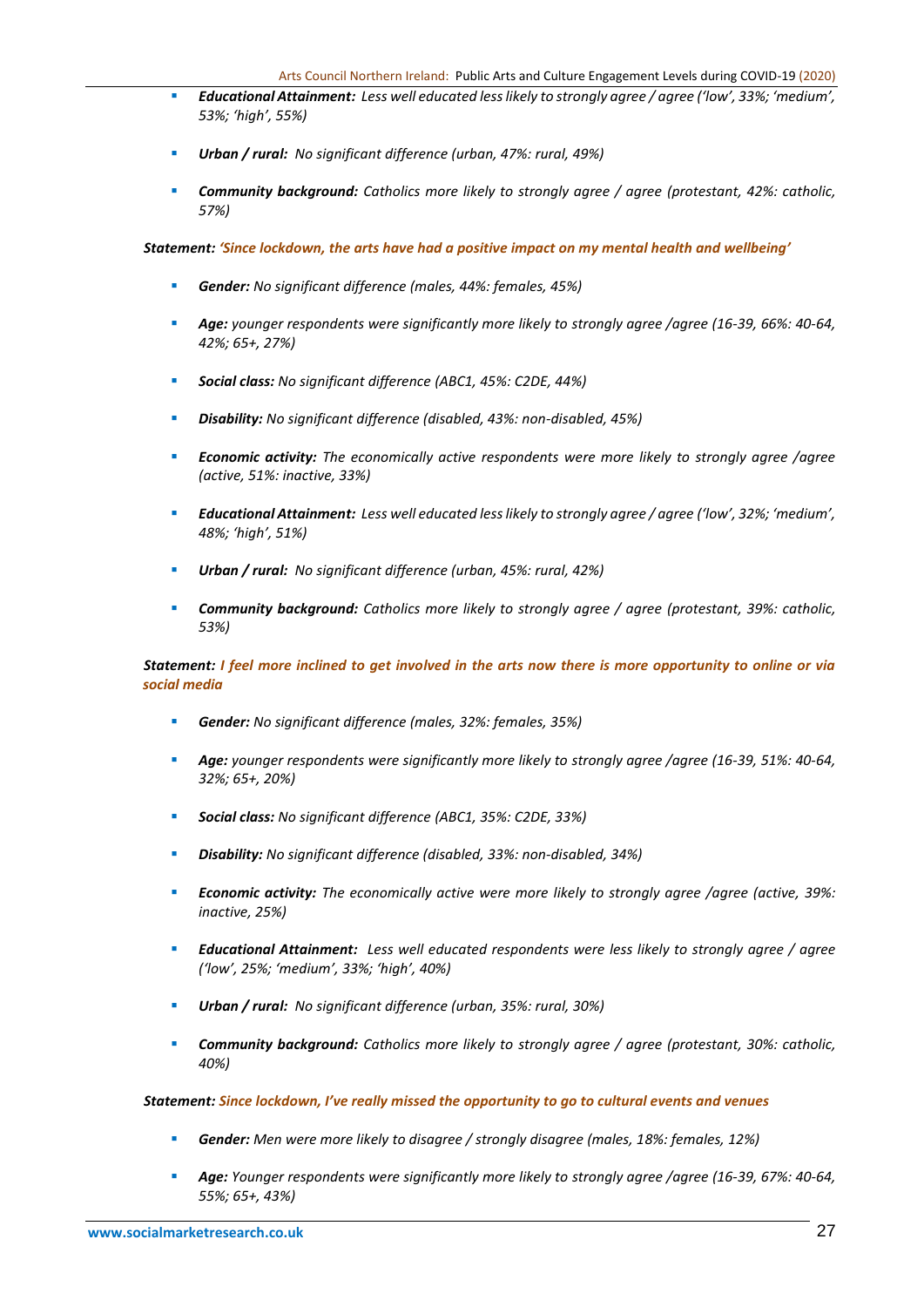- *Social class: ABC1s were more likely to strongly agree /agree (ABC1, 62%: C2DE, 47%)*
- *Disability: No significant difference (disabled, 52%: non-disabled, 56%)*
- *Economic activity: The economically active were more likely to strongly agree /agree (active, 61%: inactive, 43%)*
- *Educational Attainment: Less well educated less likely to strongly agree / agree ('low', 39%; 'medium', 56%; 'high', 65%)*
- *Urban / rural: No significant difference (urban, 55%: rural, 53%)*
- *Community background: Catholics more likely to strongly agree / agree (protestant, 52%: catholic, 64%)*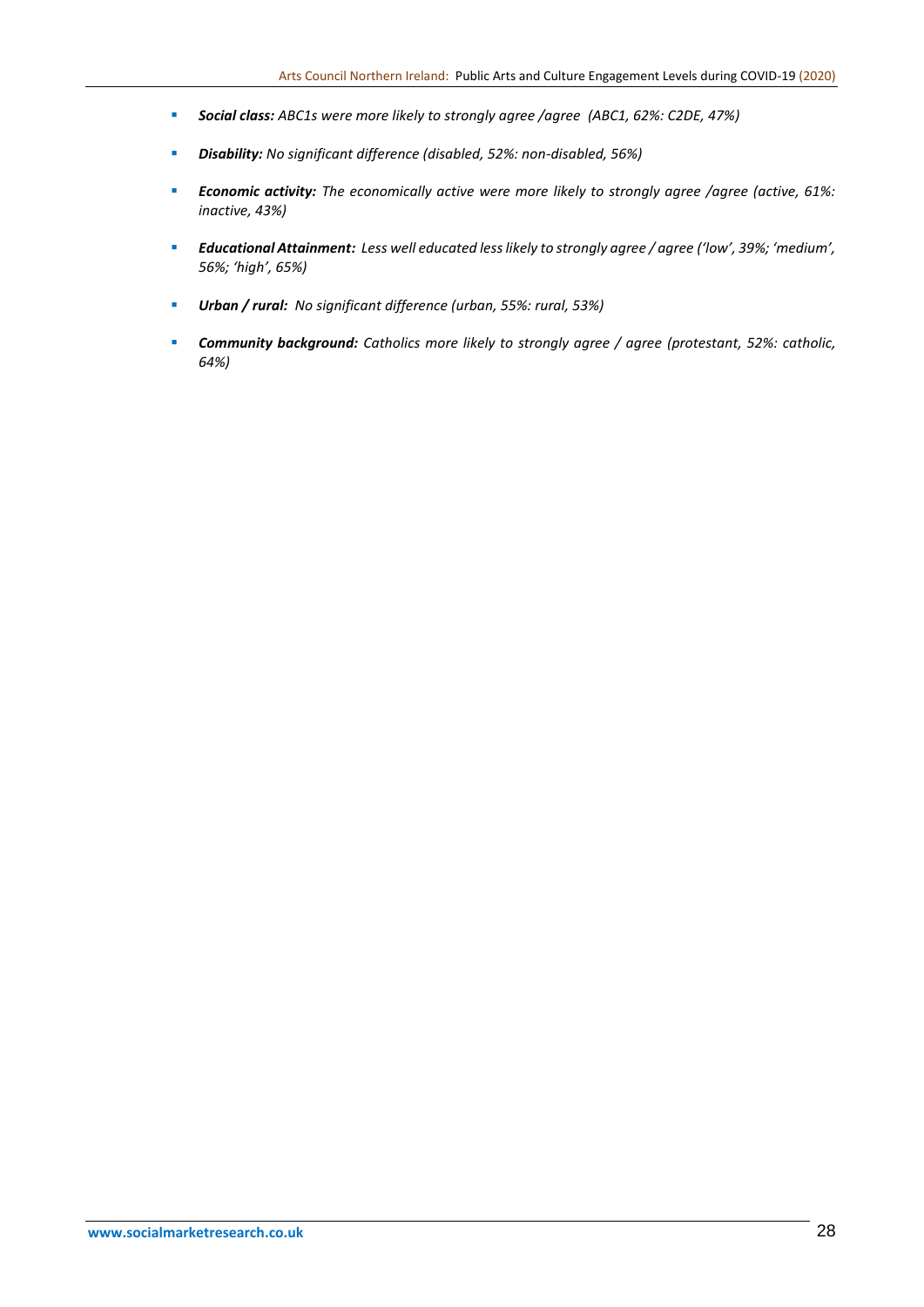**Appendix (Questionnaire)**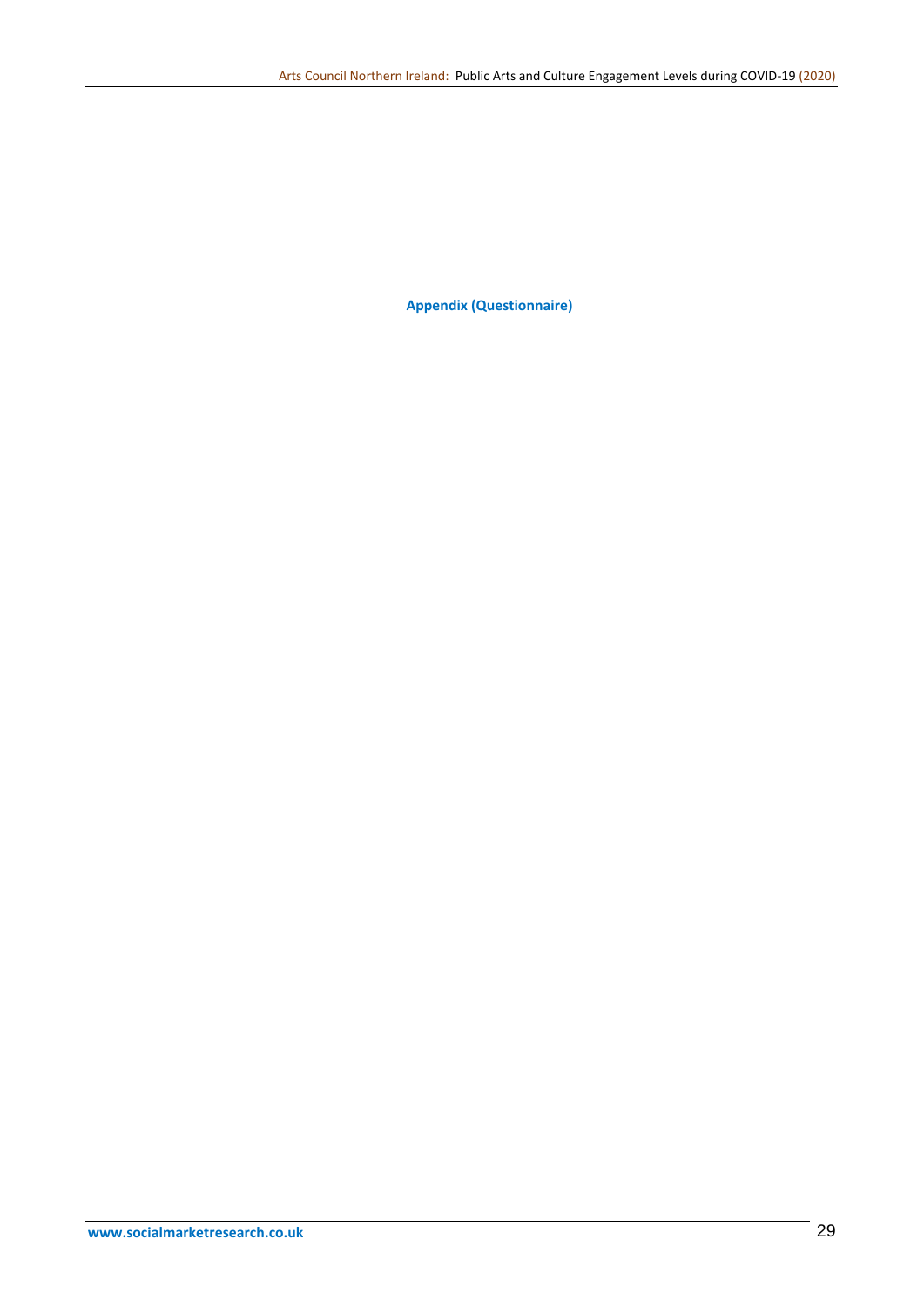Arts Council Northern Ireland: Public Arts and Culture Engagement Levels during COVID-19 (2020)



# **Questionnaire:**

# **Survey to establish arts and culture engagement levels in Northern Ireland during the COVID-19 Pandemic**

**6 October 2020**



3 Wellington Park Belfast BT9 6DJ

T: 0044 2890 923362 F: 0044 2890 923334

info@socialmarketresearch.co.uk [www.socialmarketresearch.co.uk](http://www.socialmarketresearch.co.uk/)

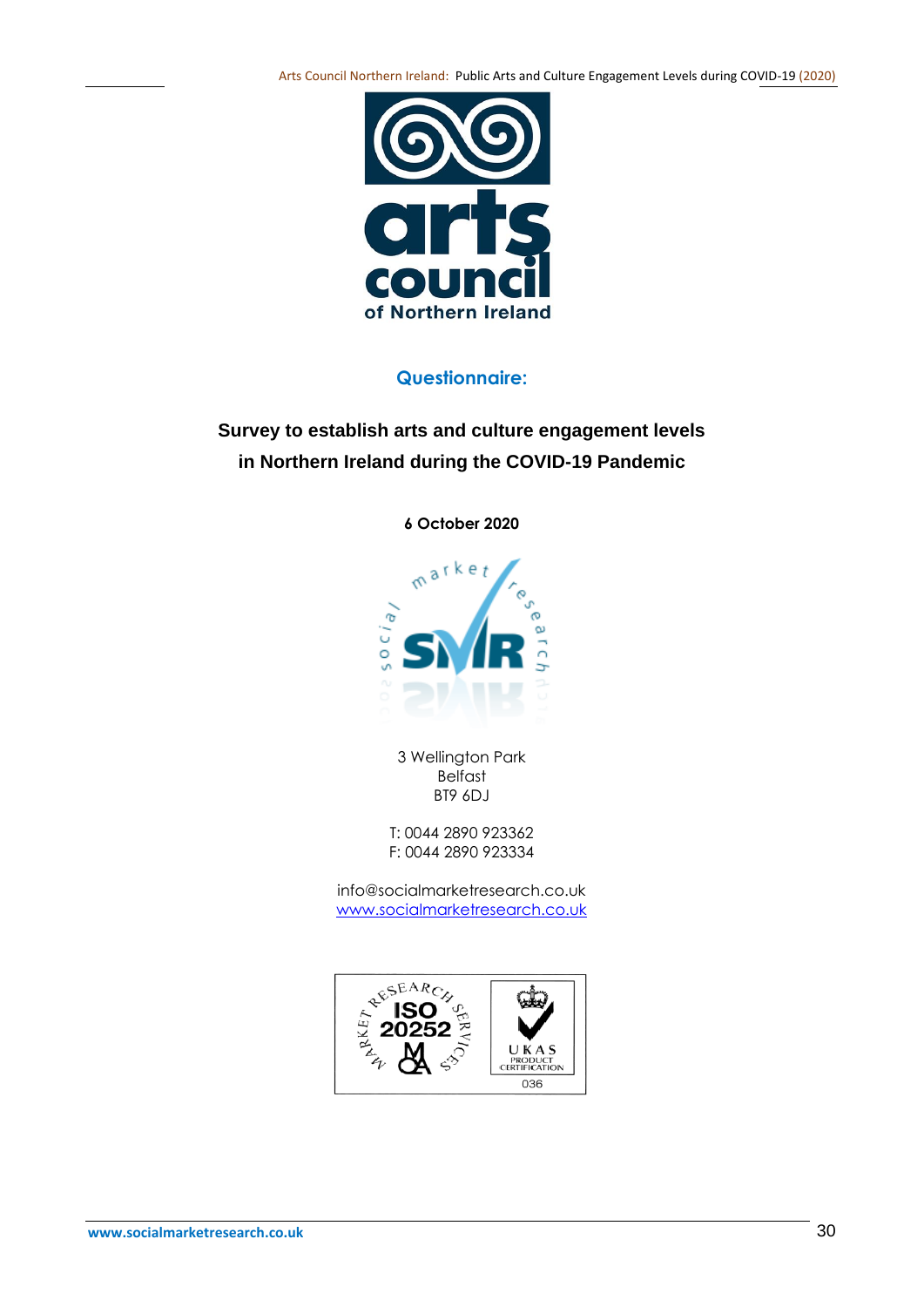#### **Survey on the Arts in Northern Ireland**

**The aim of this survey is to assess the impact of the COVID-19 pandemic on the level of public engagement with Arts and Culture in Northern Ireland. The survey also aims to find out what methods the public have used to engage with the arts during lockdown and whether public attitudes towards the arts are changing. Finally, the survey also seeks to determine what factors may be inhibiting a return to physical engagement with the Arts.**

A1A. In **the 12 months leading up to lockdown** (i.e. between March 2019 and March 2020), which of the following (if any) have you been to **either as a member of the audience or as a visitor**? **(Select all that apply)**

| <b>Ballet</b>                                                                       | 1              |
|-------------------------------------------------------------------------------------|----------------|
| Carnival                                                                            | $\mathfrak{p}$ |
| Classical music performance                                                         | 3              |
| Craft exhibition (not crafts market)                                                | 4              |
| Culturally specific festival (for example, Mela)                                    | 5              |
| Event connected with books or writing                                               | 6              |
| Exhibition or collection of art, photography, or sculpture                          | 7              |
| Film at a cinema or other venue                                                     | 8              |
| Jazz performance                                                                    | 9              |
| Musical                                                                             | 10             |
| Opera                                                                               | 11             |
| Pantomime                                                                           | 12             |
| Play / drama                                                                        | 13             |
| Street arts (art in everyday surroundings like parks, streets, or shopping centres) | 14             |
| Other live dance event                                                              | 15             |
| Other live music event                                                              | 16             |
| None of these                                                                       | 17             |

A1B. And **since lockdown in March** of this year which of the following (if any) have you been to **either as a member of the audience or as a visitor**? **(Select all that apply)**

| <b>Ballet</b>                                                                       |    |
|-------------------------------------------------------------------------------------|----|
| Carnival                                                                            | 2  |
| Classical music performance                                                         | 3  |
| Craft exhibition (not crafts market)                                                | 4  |
| Culturally specific festival (for example, Mela)                                    | 5  |
| Event connected with books or writing                                               | 6  |
| Exhibition or collection of art, photography, or sculpture                          | 7  |
| Film at a cinema or other venue                                                     | 8  |
| Jazz performance                                                                    | 9  |
| Musical                                                                             | 10 |
| Opera                                                                               | 11 |
| Pantomime                                                                           | 12 |
| Play / drama                                                                        | 13 |
| Street arts (art in everyday surroundings like parks, streets, or shopping centres) | 14 |
| Other live dance event                                                              | 15 |
| Other live music event                                                              | 16 |
| None of these                                                                       | 17 |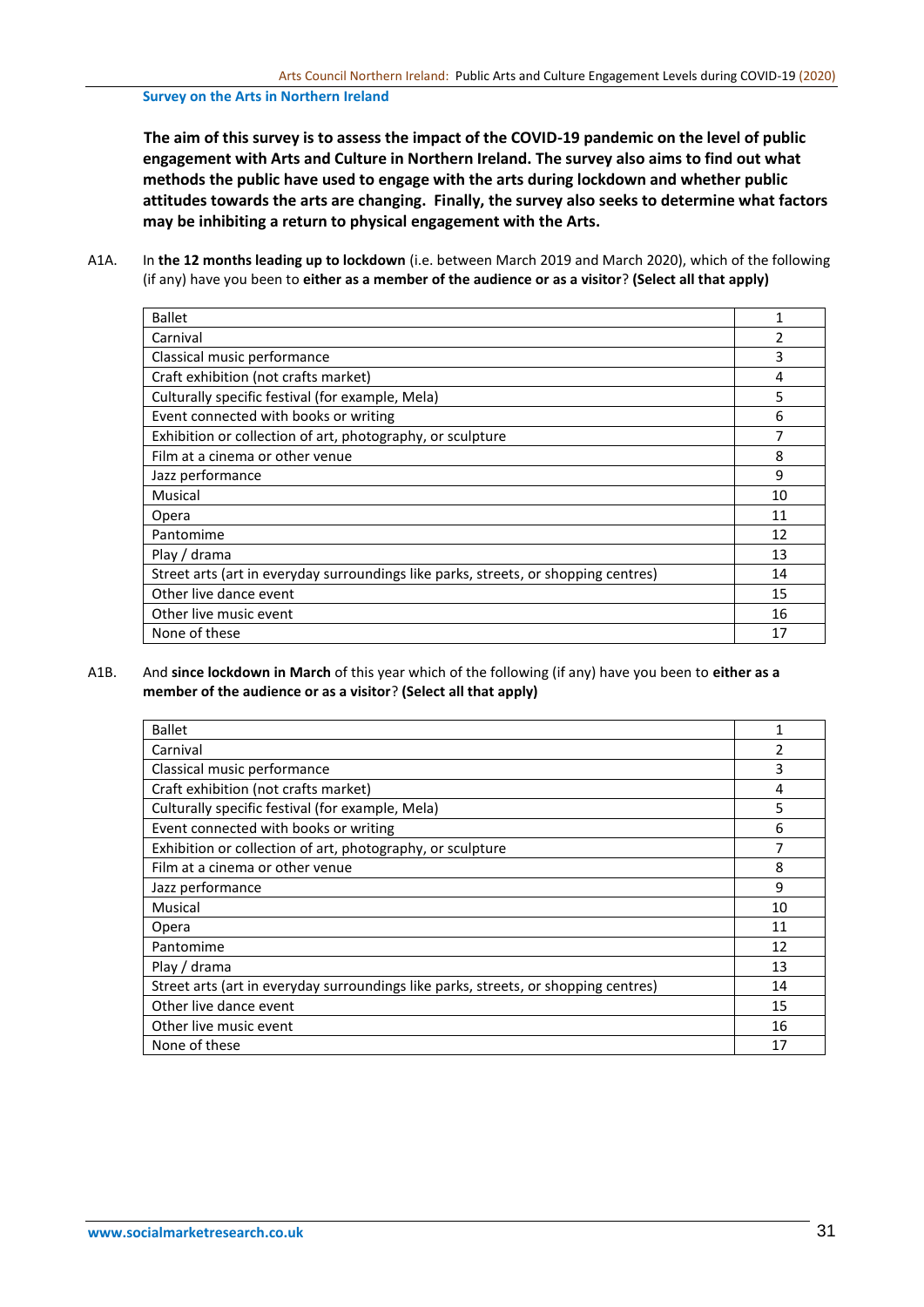# A2A\_1. **In the 12 months leading up to lockdown** (i.e. between March 2019 and March 2020), did you **take part** in any of the following activities? **(Select all that apply)**

| <b>Ballet</b>                                                                   |    |
|---------------------------------------------------------------------------------|----|
| Bought a novel or book of stories, poetry or plays for yourself                 |    |
| Bought any original / handmade crafts such as pottery or jewellery for yourself | 3  |
| Bought any original works of art for yourself                                   | 4  |
| Learned or practised circus skills                                              | 5  |
| Made films or videos as an artistic activity (not family or holidays)           | 6  |
| Other crafts such as calligraphy, pottery or jewelry for yourself               | 7  |
| Other dance (for fitness)                                                       | 8  |
| Other dance (not for fitness)                                                   | 9  |
| Painting, drawing, printmaking, or sculpture                                    | 10 |
| Photography as an artistic activity (not family or holiday 'snaps')             | 11 |
| Played a musical instrument for your own pleasure                               | 12 |
| Played a musical instrument to an audience or rehearsed for a performance       | 13 |
| None of these                                                                   | 14 |

A2A\_2. And what about the following activities. Did you take part in any of these in **the 12 months leading up to lockdown** (i.e. between March 2019 and March 2020)? **(Select all that apply)**

| Rehearsed or performed in a play / drama                                                          |    |
|---------------------------------------------------------------------------------------------------|----|
| Read for pleasure (not newspapers, magazines, or comics)                                          | 2  |
| Rehearsed or performed in an opera / operetta or musical theatre                                  | 3  |
| Sang to an audience or rehearsed for a performance (not karaoke)                                  | 4  |
| Taken part in a carnival (e.g. as a musician, dancer, or costume maker)                           | 5  |
| Taken part in street arts (an artistic performance that takes place in everyday surroundings like | 6  |
| parks, streets, or shopping centres)                                                              |    |
| Textile crafts such as embroidery, crocheting or knitting                                         | 7  |
| Used a computer to create original artworks or animation                                          | 8  |
| Wood crafts such as wood turning, carving or furniture making                                     | 9  |
| Written any poetry                                                                                | 10 |
| Written any stories or plays                                                                      | 11 |
| Written music                                                                                     | 12 |
| None of these                                                                                     | 13 |
|                                                                                                   |    |

# A2B\_1. **Since lockdown in March** of this year, have you **taken part in** any of the following activities? **(Select all that apply)**

| <b>Ballet</b>                                                                   |    |
|---------------------------------------------------------------------------------|----|
| Bought a novel or book of stories, poetry or plays for yourself                 |    |
| Bought any original / handmade crafts such as pottery or jewellery for yourself | 3  |
| Bought any original works of art for yourself                                   | 4  |
| Learned or practised circus skills                                              | 5  |
| Made films or videos as an artistic activity (not family or holidays)           | 6  |
| Other crafts such as calligraphy, pottery or jewelry for yourself               | 7  |
| Other dance (for fitness)                                                       | 8  |
| Other dance (not for fitness)                                                   | 9  |
| Painting, drawing, printmaking, or sculpture                                    | 10 |
| Photography as an artistic activity (not family or holiday 'snaps')             | 11 |
| Played a musical instrument for your own pleasure                               | 12 |
| Played a musical instrument to an audience or rehearsed for a performance       | 13 |
| None of these                                                                   | 14 |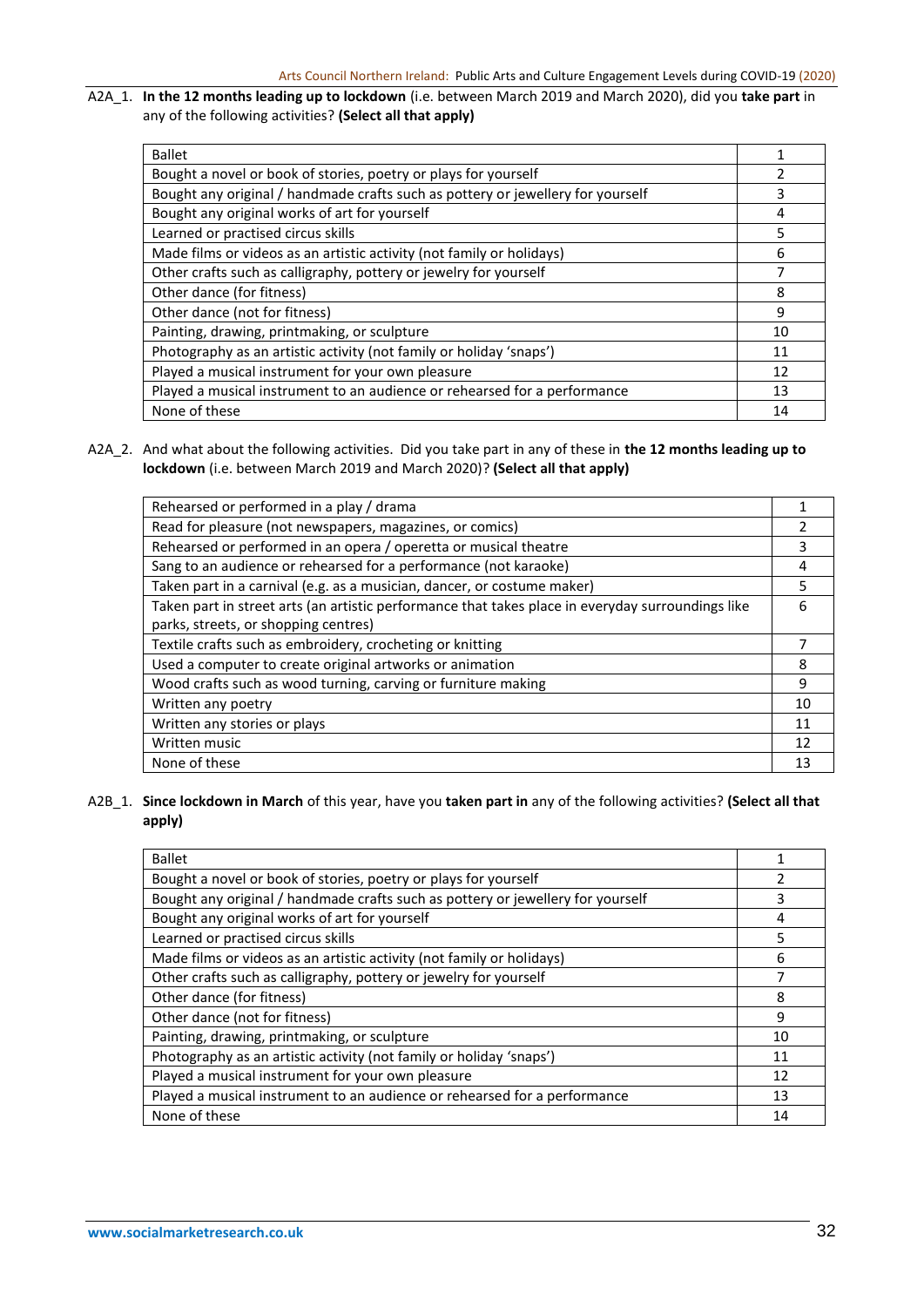# A2B\_2. **And again, since lockdown in March** of this year, have you **taken part in** any of the following activities? **(Select all that apply)**

| Rehearsed or performed in a play / drama                                                          |    |
|---------------------------------------------------------------------------------------------------|----|
| Read for pleasure (not newspapers, magazines, or comics)                                          |    |
| Rehearsed or performed in an opera / operetta or musical theatre                                  | 3  |
| Sang to an audience or rehearsed for a performance (not karaoke)                                  | 4  |
| Taken part in a carnival (e.g. as a musician, dancer, or costume maker)                           | 5  |
| Taken part in street arts (an artistic performance that takes place in everyday surroundings like | 6  |
| parks, streets, or shopping centres)                                                              |    |
| Textile crafts such as embroidery, crocheting or knitting                                         |    |
| Used a computer to create original artworks or animation                                          | 8  |
| Wood crafts such as wood turning, carving or furniture making                                     | 9  |
| Written any poetry                                                                                | 10 |
| Written any stories or plays                                                                      | 11 |
| Written music                                                                                     | 12 |
| None of these                                                                                     | 13 |

A3. Since the implementation of physical distancing measures in response to the COVID-19 virus in March, which of the following types of online activity have you viewed or participated in online or via social media? **(Select all that apply)**

| Watched filmed performances of theatre, concerts and/or dance shows online                 |  |
|--------------------------------------------------------------------------------------------|--|
| Looked at art, paintings, and photographs online (e.g. from a virtual collection)          |  |
| Watched live social media streams/ broadcasts (e.g. of music events)                       |  |
| Participated in an online arts class / group / tutorial (e.g. via zoom or Microsoft teams) |  |
| Not done any of the above                                                                  |  |

A4. In terms of the arts you watched or took part in over lockdown, was any of it from Northern Ireland? **(Select one only)**

| Yes                                                                 |  |
|---------------------------------------------------------------------|--|
| No                                                                  |  |
| Don't know                                                          |  |
| Didn't engage with, watch or take part in, the Arts during lockdown |  |

A5. There are different reasons why people engaged with the Arts during lockdown. Do any of the following reasons apply to you? **(Select all that apply)**

| I was curious / wanted to try something new                         |  |
|---------------------------------------------------------------------|--|
| For my own personal enjoyment / wellbeing                           |  |
| To engage children or young people, in my care                      |  |
| To engage older people, in my care                                  |  |
| To extend my own social circle during lockdown                      |  |
| To engage with friends and family not in my household               |  |
| Didn't engage with, watch or take part in, the Arts during lockdown |  |

A6. Since lockdown started in March, would you say you have engaged with the Arts…? **(Select one only)**

| for the first time                                                  |  |
|---------------------------------------------------------------------|--|
| more than I used to                                                 |  |
| less than I used to                                                 |  |
| about the same                                                      |  |
| Didn't engage with, watch or take part in, the Arts during lockdown |  |
| Don't know                                                          |  |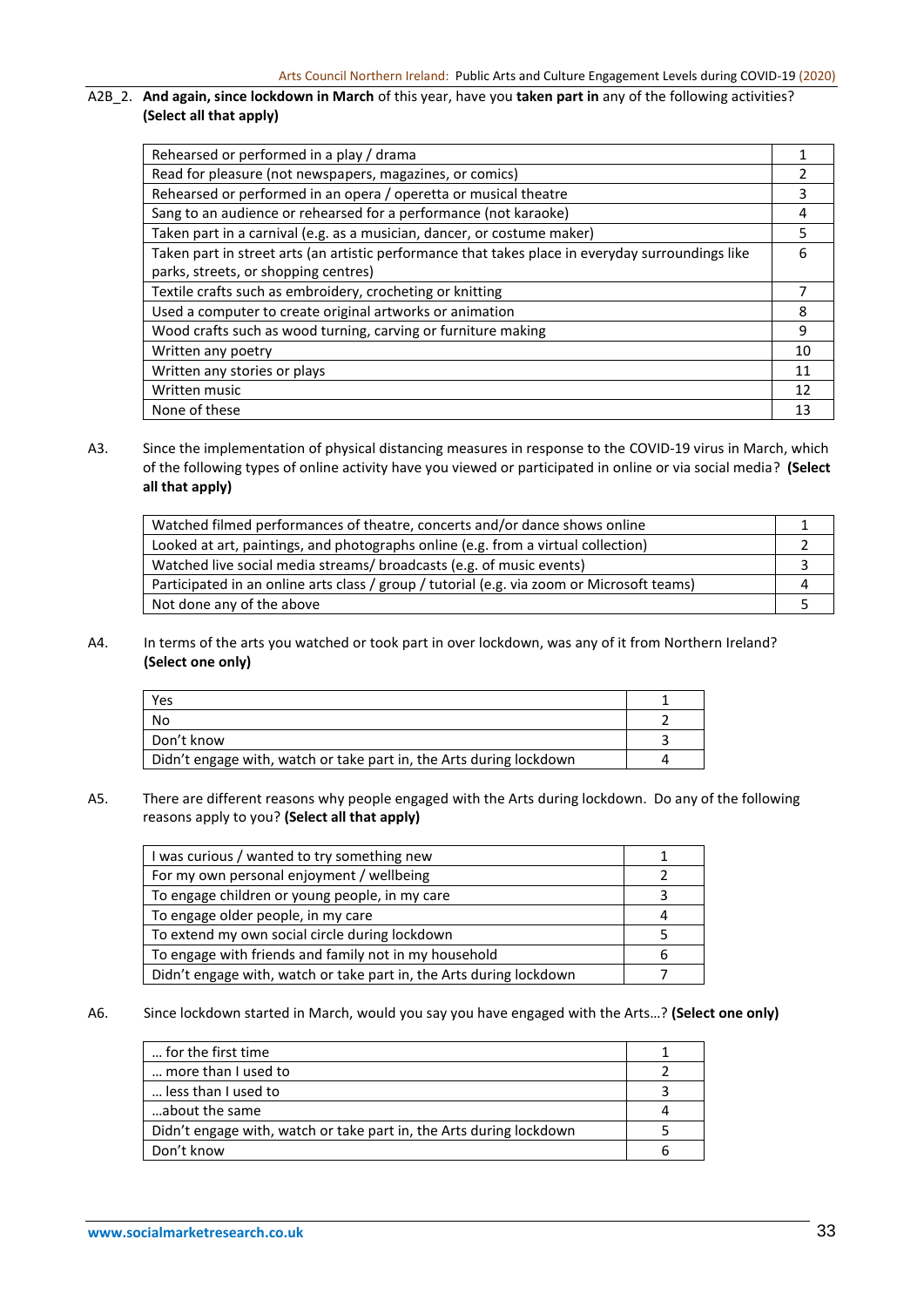A7. Have you attended (in person) any cultural events, activities, or venues (e.g. attended a gallery, an outdoor show etc.) since some cultural organisations began to re-open? **(Select one only)**

| <b>Yes</b> |  |
|------------|--|
| N٥         |  |
| Don't know |  |

# **ANSWER IF A7 EQ 1**

A8. What cultural events, activities, or venues have you attended?

# A9. In light of the COVID-19 crisis, how comfortable are you about attending an arts event in the following venues, in the future? **(Answer for each statement)**

| Very comfortable   |  |
|--------------------|--|
| Comfortable        |  |
| Uncomfortable      |  |
| Very uncomfortable |  |

|                | Music or other performance in a standing indoor venue                    |
|----------------|--------------------------------------------------------------------------|
|                | Indoor concert hall                                                      |
| 3              | Theatre, music or talk in a seated indoor venue                          |
| $\overline{4}$ | Cinema                                                                   |
|                | Museum                                                                   |
| - 6            | Indoor art gallery                                                       |
|                | Music or other performance at an outdoor venue                           |
| -8             | Street art (e.g. outdoor based performance / parade / carnival / circus) |

# A10. Would you be more likely to attend an arts event in an indoor space if…? **(Answer for each)**

|               |                                                                                | Yes | No | Don't |
|---------------|--------------------------------------------------------------------------------|-----|----|-------|
|               |                                                                                |     |    | know  |
|               | Social distancing measures were strictly enforced                              |     |    |       |
| $\mathcal{P}$ | There were fewer people in the venue                                           |     |    |       |
| 3             | Ticket prices were reduced                                                     |     |    |       |
| 4             | Venues adopted rigorous cleaning regimes                                       |     |    |       |
| 5             | Hand sanitisation was available                                                |     |    |       |
| 6             | Masks were worn by staff and audience members                                  |     |    |       |
|               | Venues have been open for a few months                                         |     |    |       |
| 8             | If I can attend an event in the 'usual way' again - however long that may take |     |    |       |

# A11. Of the following different factors which would be most likely to encourage you to attend an arts event in an indoor space…? **(Select one only)**

| 1 | Social distancing measures being strictly enforced                             |   |
|---|--------------------------------------------------------------------------------|---|
| 2 | There were fewer people in the venue                                           |   |
| 3 | Ticket prices were reduced                                                     |   |
| 4 | Venues adopting rigorous cleaning regimes                                      |   |
| 5 | Hand sanitisation was available                                                |   |
| 6 | Masks were worn by staff and audience members                                  | 6 |
|   | Venues having been open for a few months                                       |   |
| 8 | If I can attend an event in the 'usual way' again - however long that may take | я |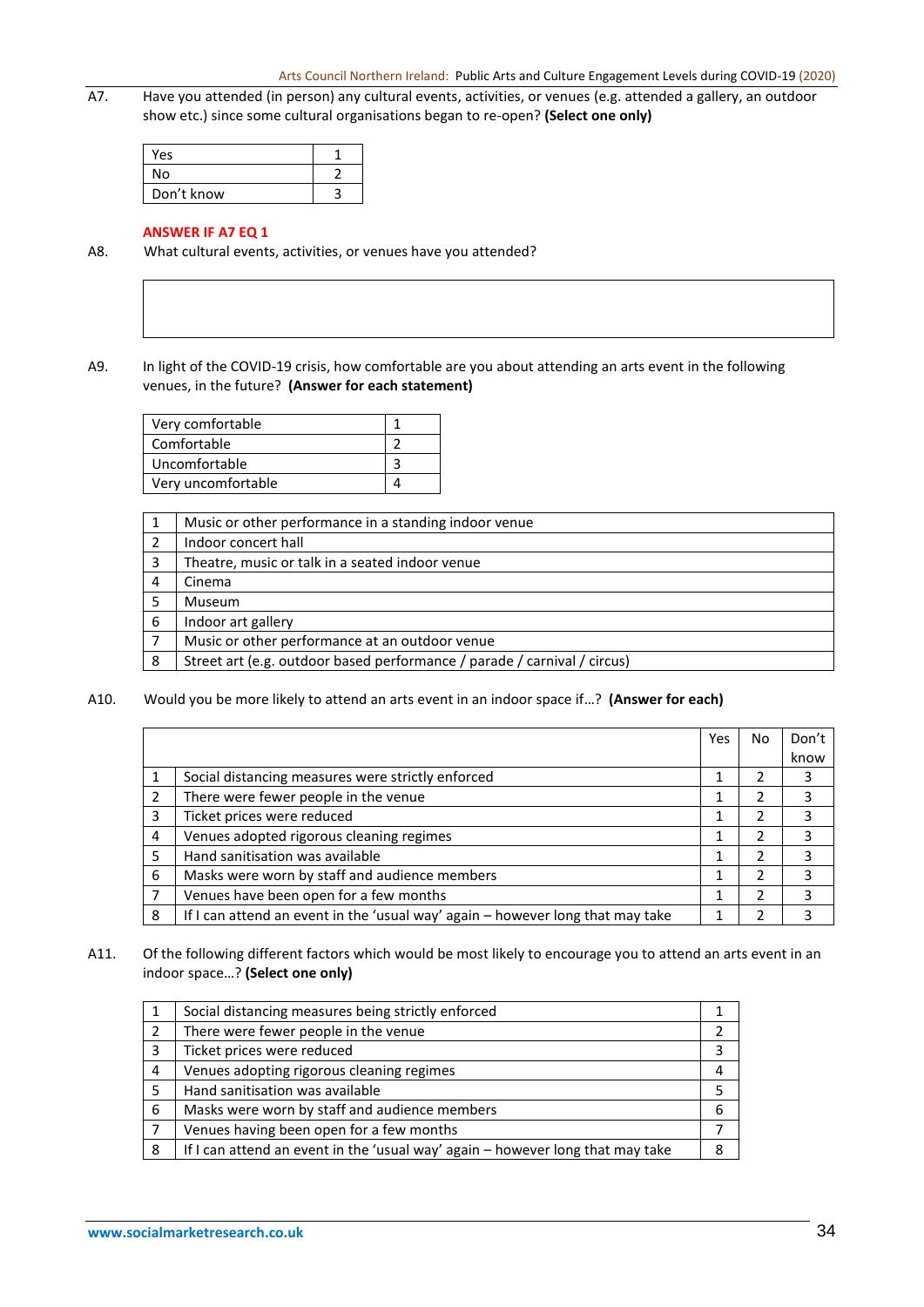A12. In terms of your consumption of the arts in the future, which of the following models would you be happy to subscribe to? **(Select all that apply)**

| Free-to-view                           |  |
|----------------------------------------|--|
| Pay for view                           |  |
| Donations based                        |  |
| Wouldn't subscribe to any of the above |  |

A13. The following statements are about your consumption of the arts during and after lockdown. Please indicate how strongly you agree or disagree with each statement. **(Answer for each statement)**

| Strongly agree             |  |
|----------------------------|--|
| Agree                      |  |
| Neither agree nor disagree |  |
| Disagree                   |  |
| Strongly disagree          |  |

1 Since lockdown, I have a greater appreciation of the role the arts can play in my life

2 Since lockdown, the arts have had a positive impact on my mental health and wellbeing

3 | I feel more inclined to get involved in the arts now there is more opportunity to online or via social media

4 Since lockdown, I've really missed the opportunity to go to cultural events and venues

# **SECTION B: ABOUT YOU**

# B1. Are you...? **(Single Code)**

| Male | Female | Prefer not to say |
|------|--------|-------------------|
|      |        |                   |

#### B2. What age are you?



# B3. What is your current employment status? **(Single Code)**

| Self-employed                                             | 1              |
|-----------------------------------------------------------|----------------|
| Working full-time                                         | $\overline{2}$ |
| Working part-time                                         | 3              |
| Seeking work for the first time                           | 4              |
| Unemployed, i.e. not working but actively seeking work    | 5              |
| Not actively seeking work but would like to work          | 6              |
| Not working and not seeking work                          | 7              |
| Looking after home and family                             | 8              |
| Unable to work due to permanent illness or disability     | 9              |
| Student (full time)                                       | 10             |
| Student (part time)                                       | 11             |
| On a government or other training scheme / apprenticeship | 12             |
| Retired                                                   | 13             |
| Other (please specify)                                    | 14             |

#### B4. What is your occupation or what was your last job?